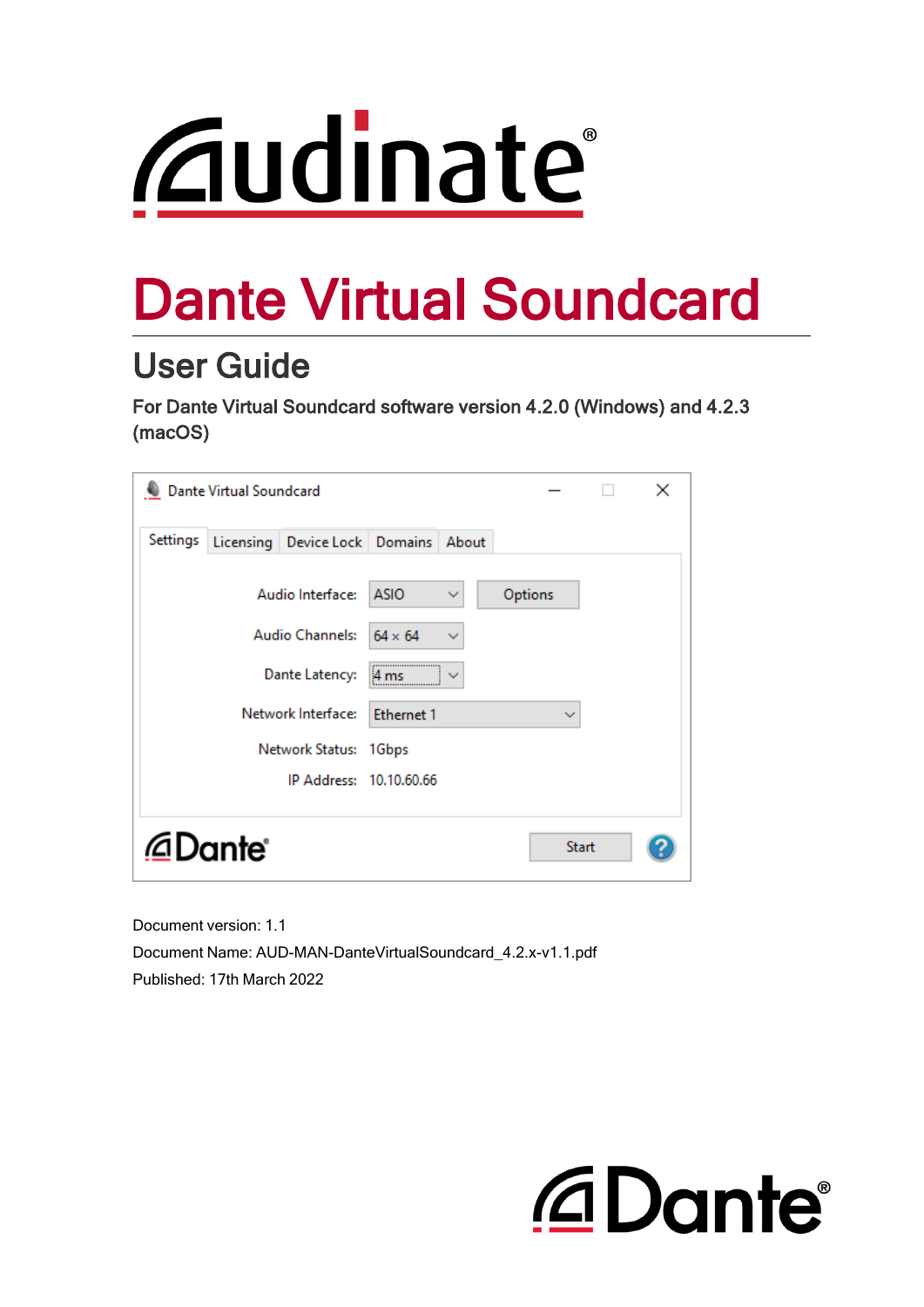# <span id="page-1-0"></span>Copyright

© 2022 Audinate Pty Ltd. All Rights Reserved.

Audinate<sup>®</sup>, the Audinate logo and Dante<sup>®</sup> are registered trademarks of Audinate Pty Ltd.

All other trademarks are the property of their respective owners.

Audinate products are protected by one or more of US Patents 7747725, 8005939, 7978696, 8171152, European Patent 2255541, Chinese Patent ZL200780026677.0, and other patents pending or issued. See [www.audinate.com/patents.](http://www.audinate.com/patents)

# Legal Notice and Disclaimer

Audinate retains ownership of all intellectual property in this document.

The information and materials presented in this document are provided as an information source only. While effort has been made to ensure the accuracy and completeness of the information, no guarantee is given nor responsibility taken by Audinate for errors or omissions in the data.

Audinate is not liable for any loss or damage that may be suffered or incurred in any way as a result of acting on information in this document. The information is provided solely on the basis that readers will be responsible for making their own assessment, and are advised to verify all relevant representation, statements and information with their own professional advisers.

# Software Licensing Notice

Audinate distributes products which are covered by Audinate license agreements and third-party license agreements.

For further information and to access copies of each of these licenses, please visit our website:

[www.audinate.com/software-licensing-notice](http://www.audinate.com/software-licensing-notice)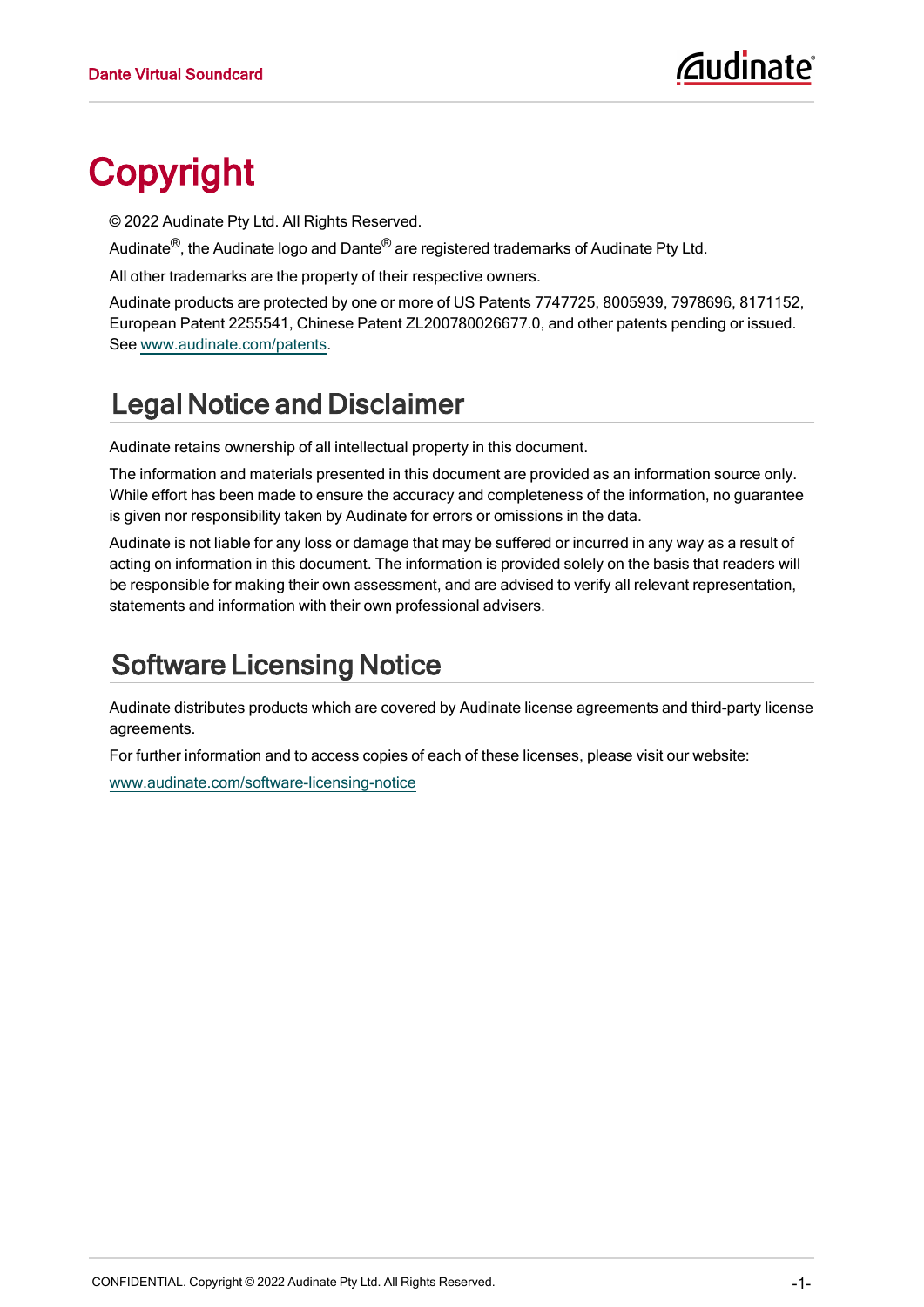# **Contacts**

### Audinate Pty Ltd

Level 7, 64 Kippax Street Surry Hills NSW 2010 Australia Tel. +61 2 8090 1000 [info@audinate.com](mailto:info@audinate.com) [www.audinate.com](http://www.audinate.com/)

### European Office

Audinate Ltd Future Business Centre Kings Hedges Rd Cambridge CB4 2HY United Kingdom Tel. +44 (0) 1273 921695

# Audinate Inc

1200 NW Naito Parkway Suite 630 Portland, OR 97209 USA Tel: +1.503.224.2998 Fax. +1.503.360.1155

# Asia Pacific Office

Audinate Limited Suite 1106-08, 11/F Tai Yau Building No 181 Johnston Road Wanchai, Hong Kong 澳迪耐特有限公司 香港灣仔莊士敦道181號 大有大廈11樓1106-8室 Tel. +(852)-3588 0030 +(852)-3588 0031 Fax. +(852)-2975 8042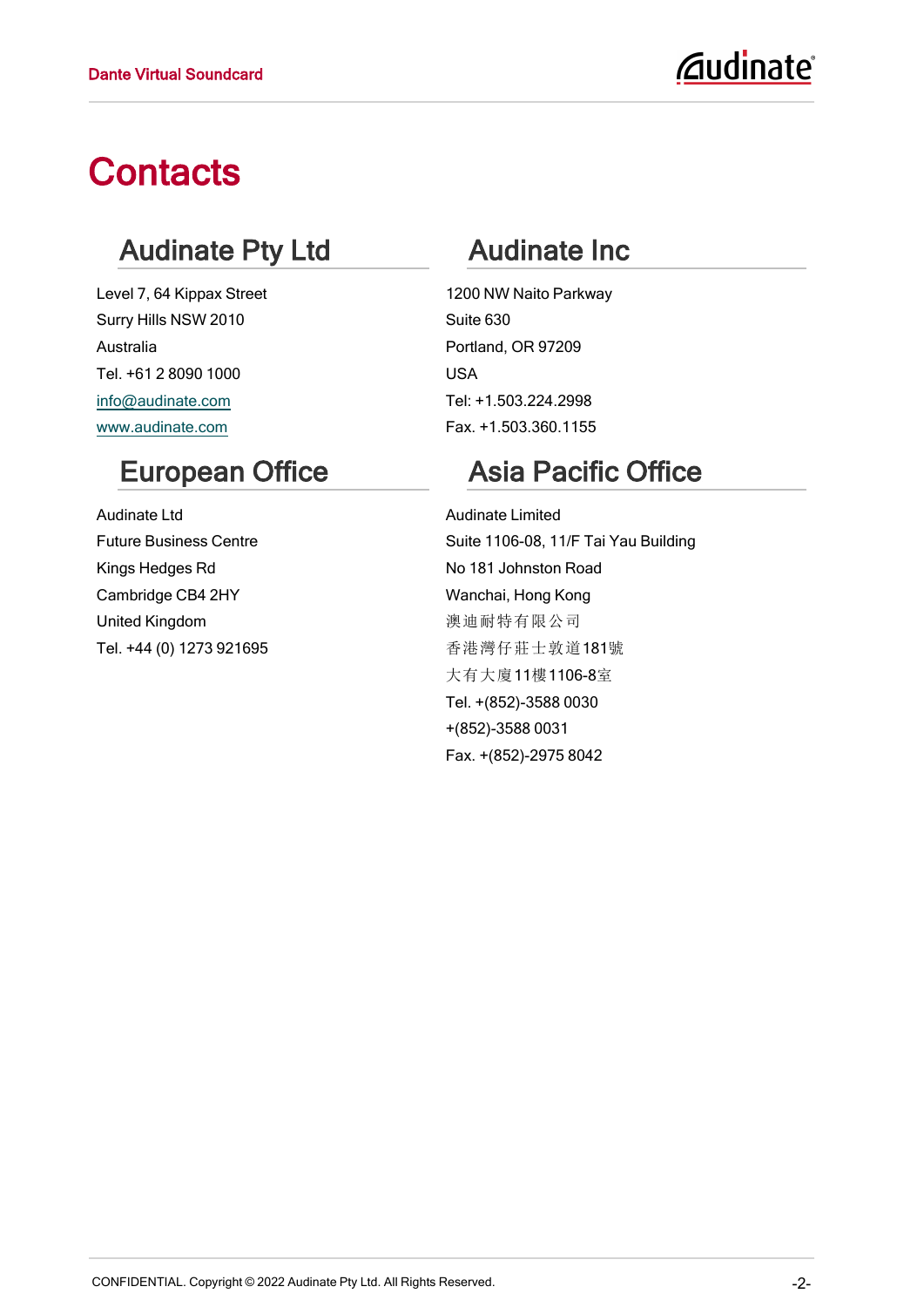# *<u>Caudinate</u>*

### **Contents**

| Obtaining a Dante Virtual Soundcard License <b>[19] Martin Martin Additional Action</b> 15                                                                                                                                     |  |
|--------------------------------------------------------------------------------------------------------------------------------------------------------------------------------------------------------------------------------|--|
|                                                                                                                                                                                                                                |  |
| Entering a License ID manufacture and the contract of the contract of the contract of the contract of the contract of the contract of the contract of the contract of the contract of the contract of the contract of the cont |  |
|                                                                                                                                                                                                                                |  |
|                                                                                                                                                                                                                                |  |
|                                                                                                                                                                                                                                |  |
|                                                                                                                                                                                                                                |  |
|                                                                                                                                                                                                                                |  |
|                                                                                                                                                                                                                                |  |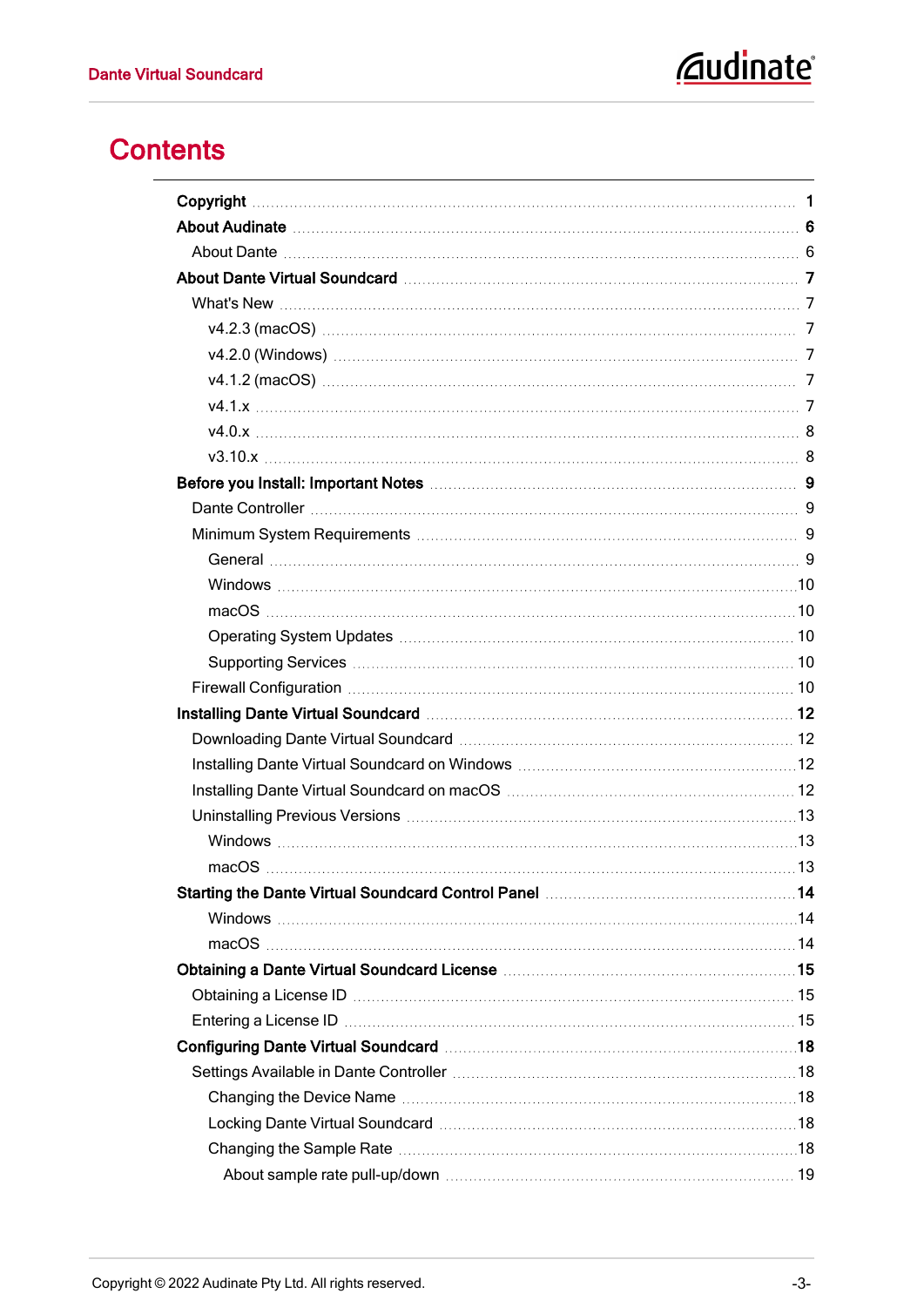| Changing Settings in macOS manufactured and the contract of the contract of the contract of the contract of the contract of the contract of the contract of the contract of the contract of the contract of the contract of th |  |
|--------------------------------------------------------------------------------------------------------------------------------------------------------------------------------------------------------------------------------|--|
|                                                                                                                                                                                                                                |  |
|                                                                                                                                                                                                                                |  |
|                                                                                                                                                                                                                                |  |
|                                                                                                                                                                                                                                |  |
|                                                                                                                                                                                                                                |  |
|                                                                                                                                                                                                                                |  |
|                                                                                                                                                                                                                                |  |
|                                                                                                                                                                                                                                |  |
|                                                                                                                                                                                                                                |  |
| Unlocking Dante Virtual Soundcard <b>Martin Accord</b> 2008 2014                                                                                                                                                               |  |
|                                                                                                                                                                                                                                |  |
|                                                                                                                                                                                                                                |  |
|                                                                                                                                                                                                                                |  |
| Using Dante Virtual Soundcard with an Audio Application <b>[10]</b> Using Dante Virtual 33                                                                                                                                     |  |
|                                                                                                                                                                                                                                |  |
|                                                                                                                                                                                                                                |  |
|                                                                                                                                                                                                                                |  |
|                                                                                                                                                                                                                                |  |
|                                                                                                                                                                                                                                |  |
|                                                                                                                                                                                                                                |  |
|                                                                                                                                                                                                                                |  |
|                                                                                                                                                                                                                                |  |
|                                                                                                                                                                                                                                |  |
|                                                                                                                                                                                                                                |  |
|                                                                                                                                                                                                                                |  |
|                                                                                                                                                                                                                                |  |
|                                                                                                                                                                                                                                |  |
|                                                                                                                                                                                                                                |  |
|                                                                                                                                                                                                                                |  |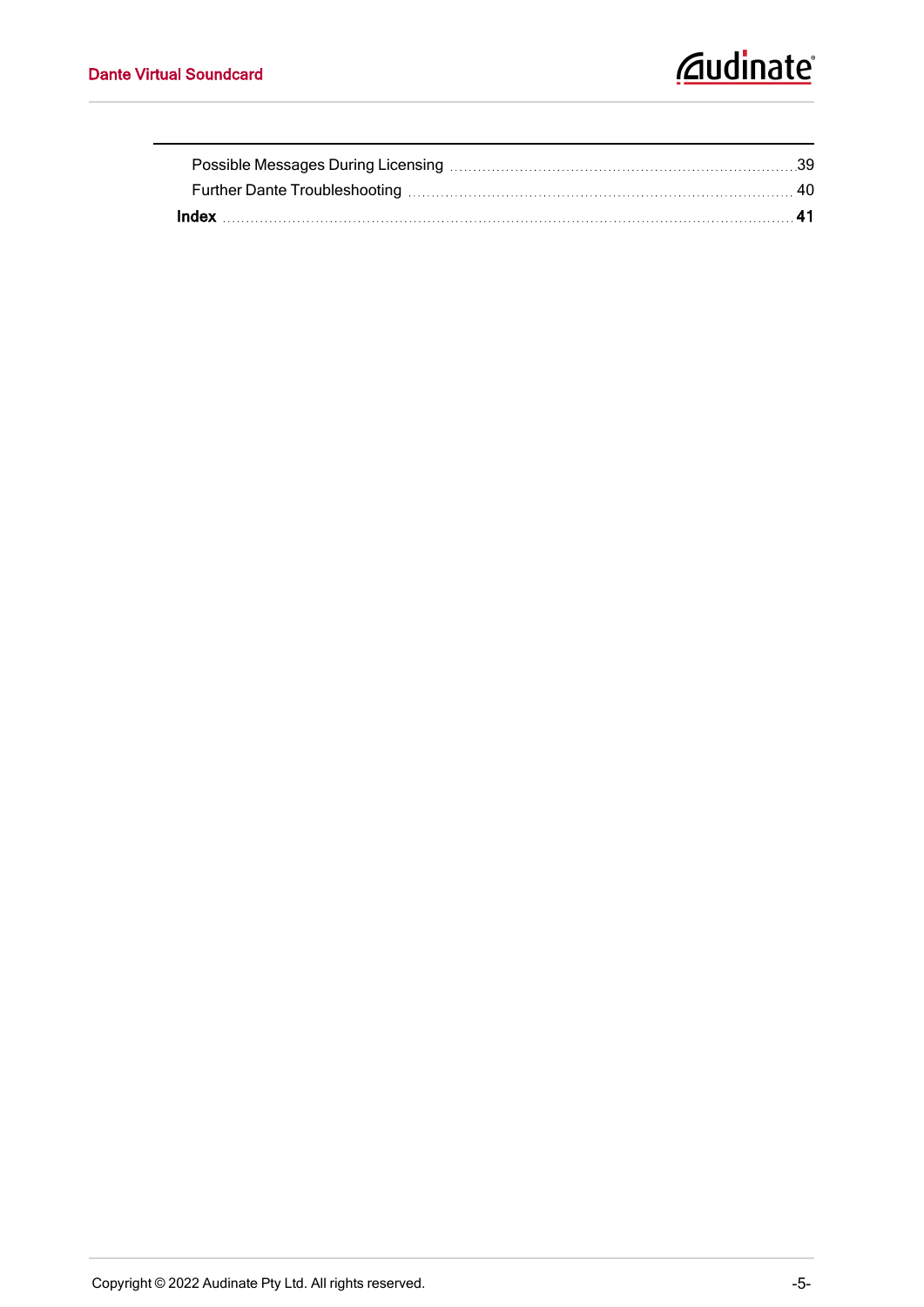# <span id="page-6-0"></span>About Audinate

Audinate® is the leading provider of professional digital audio networking technologies globally. Audinate's Dante® platform distributes digital audio signals over computer networks, and is designed to bring the benefits of IT networking to the professional AV industry. Using Dante-enabled products ensures interoperability between audio devices and allows end users to enjoy high quality, flexible solutions — typically with a lower total cost of ownership.

# <span id="page-6-1"></span>About Dante

Dante is the de facto standard digital media networking solution, using standard IP infrastructure to network devices, and making interoperability easy and reliable. It distributes uncompressed, multichannel digital media via standard Ethernet networks, with near-zero latency and perfect synchronization.

It's the most economical, versatile, and easy-to-use media networking solution, and is scalable from simple installations to large-capacity networks running thousands of channels. Dante can replace multiple analog or multicore cables with a single affordable Ethernet cable to transmit high-quality multichannel media safely and reliably. With Dante software, the network can be easily expanded and reconfigured with just a few mouse clicks. Dante technology powers products available from hundreds of partners around the world.

For more information, please visit the Audinate website at [www.audinate.com](http://www.audinate.com/).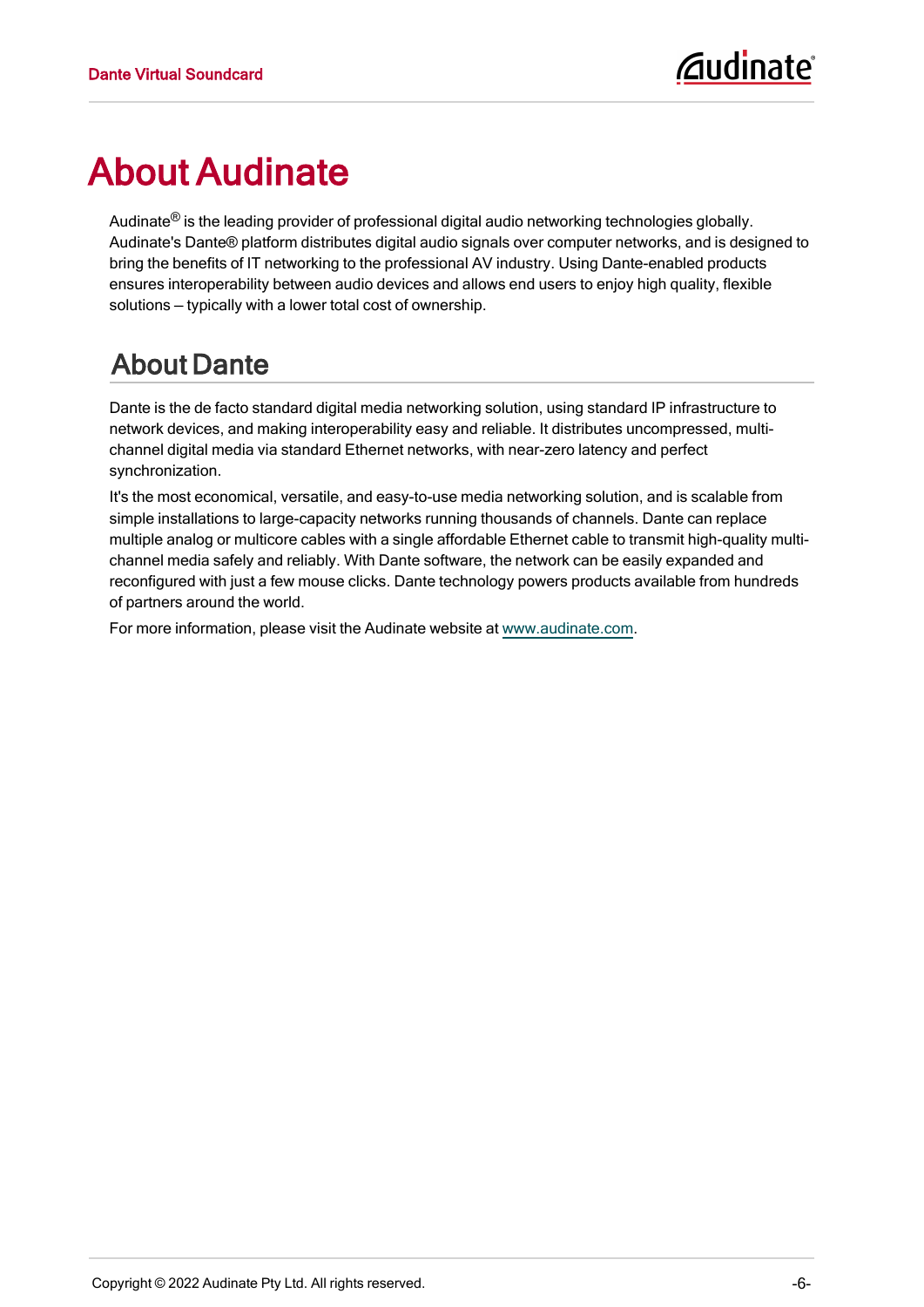# <span id="page-7-0"></span>About Dante Virtual Soundcard

Dante Virtual Soundcard is a software application that turns your PC or Mac into a Dante-enabled device, allowing Dante audio traffic to be transmitted and received using the standard Ethernet port. No additional hardware is required.

The latest version of Dante Virtual Soundcard supports the Core Audio (Mac OS X), Steinberg ASIO (Windows), and WDM (Windows) audio interfaces, and can be used with any supporting audio application.

Once you install Dante Virtual Soundcard on a computer and connect it to the Dante network, you can:

- $\blacksquare$  Start and stop the application
- $\blacksquare$  Lock and unlock the application
- Change the device latency (the minimum latency a receiving device should apply before playout)
- Select the number of audio channels available
- Select your preferred Ethernet network interface
- Change the audio sample rate, audio encoding bit depth and device name (using Dante Controller)

On Windows, you can also:

- Select ASIO or WDM mode
- <span id="page-7-1"></span>■ View and set ASIO-specific options

### What's New

#### <span id="page-7-2"></span>v4.2.3 (macOS)

- Support for Apple Silicon (M1)
- Support for macOS 12
- The Dante Virtual Soundcard control panel now displays user-specified names for network interfaces

#### <span id="page-7-3"></span>v4.2.0 (Windows)

<span id="page-7-4"></span>■ Support for Windows 11

#### v4.1.2 (macOS)

<span id="page-7-5"></span>■ Support for macOS 11 Big Sur

#### v4.1.x

- New [notification](#page-30-1) on the control panel if the DDM administrator has blocked configuration of Dante Virtual Soundcard when it is enrolled in a domain
- Support for macOS 10.15 Catalina

#### Previous versions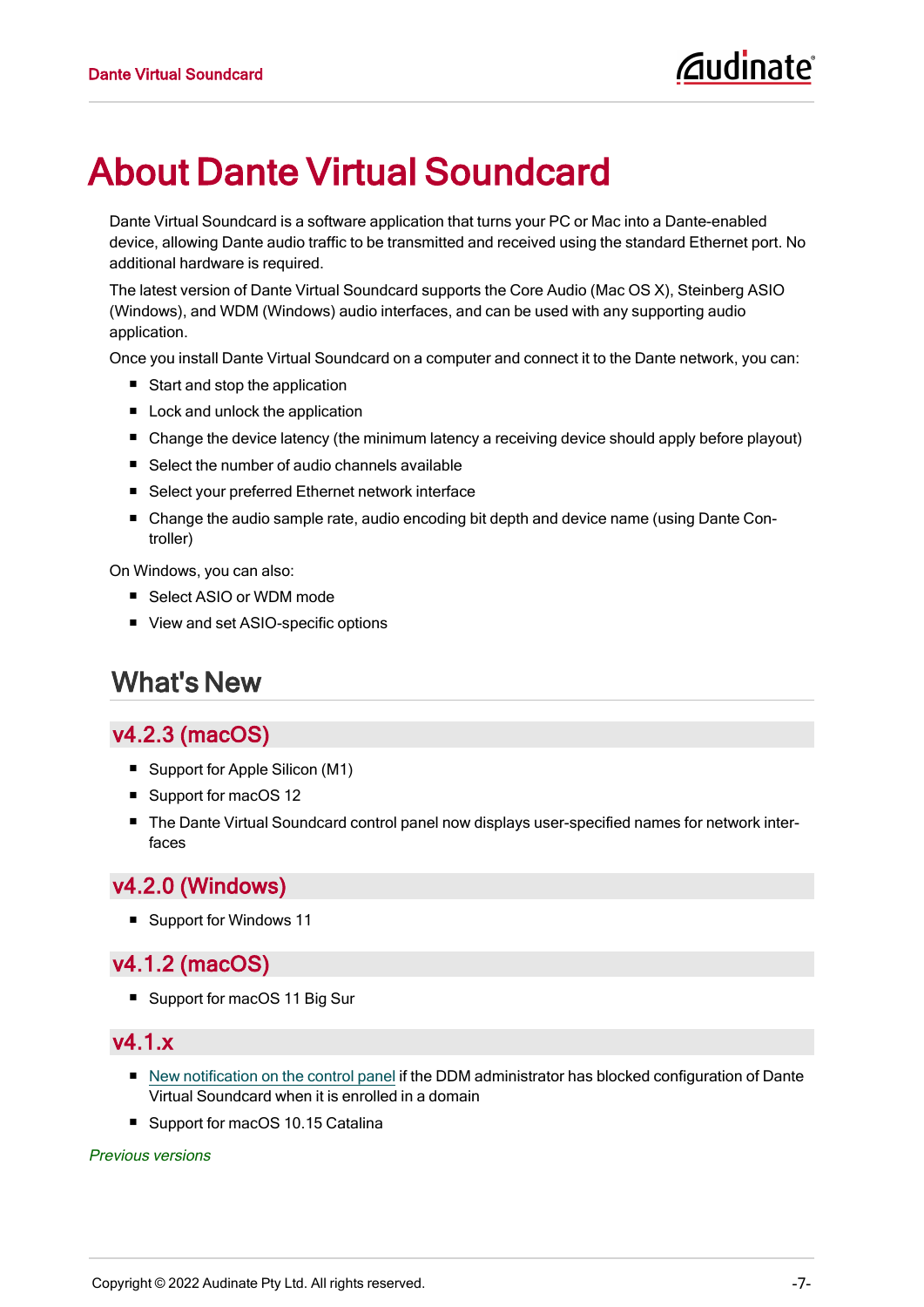#### <span id="page-8-0"></span>v4.0.x

<span id="page-8-1"></span>■ Support for Dante Domain [Manager](#page-30-1)

#### v3.10.x

- [Device](#page-28-1) Lock: The Device Lock Tab allows you to lock and unlock Dante Virtual Soundcard.
- The HTML user guide now resides online only the PDF version is installed locally.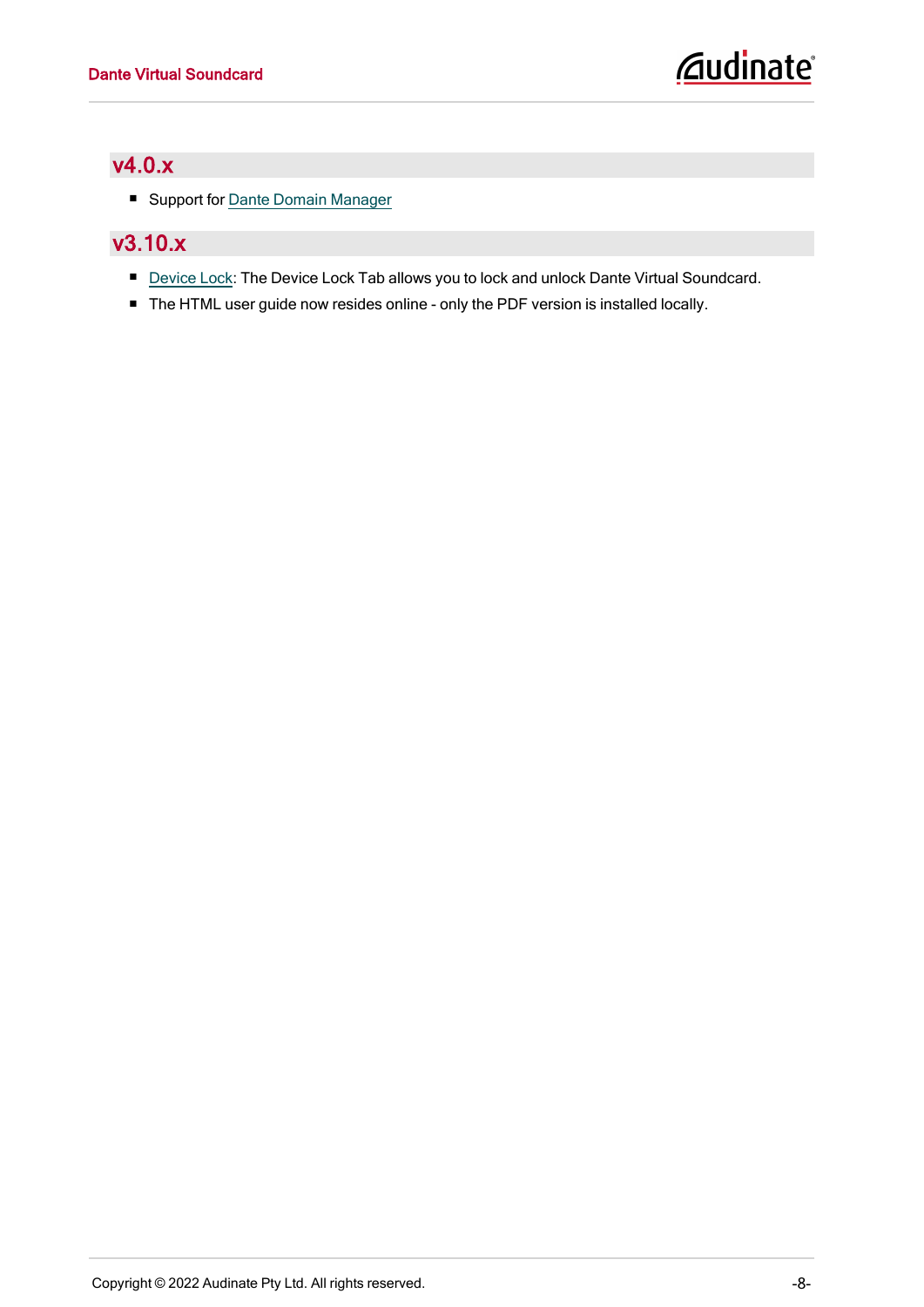# <span id="page-9-0"></span>Before you Install: Important Notes

# <span id="page-9-1"></span>Dante Controller

You must have Dante Controller installed on a PC or Mac on your Dante network to control and route audio. It can be installed on the same computer as Dante Virtual Soundcard.

Dante Controller software can be downloaded from the Audinate website: [www.audinate.com](http://www.audinate.com/)

<span id="page-9-2"></span>Please refer to the Dante Controller User Guide for installation and operation instructions.

# Minimum System Requirements

The tables below list the minimum system specifications your computer should meet to be able to use the Dante Virtual Soundcard in conjunction with a typical audio application such as Steinberg's Cubase. A more powerful computer may be required if the Dante Virtual Soundcard is being used with or alongside other applications requiring significant computing resources or disk I/O transfers.

Disclaimer: It is possible that your computer may meet the requirements below but suffer from some other individual performance limitation related to its particular hardware. Please seek the advice of your computer support team.

Note: Dante Virtual Soundcard does not support virtual machines on a standard DVS license. For information about virtual machine support for DVS, please contact Audinate Sales.

<span id="page-9-3"></span>

<span id="page-9-6"></span><span id="page-9-5"></span><span id="page-9-4"></span>

| <b>Component</b> | <b>Minimum Requirement</b>                                                                                                                                                                                                                                                                                                            |
|------------------|---------------------------------------------------------------------------------------------------------------------------------------------------------------------------------------------------------------------------------------------------------------------------------------------------------------------------------------|
| Processor        | Dual core CPU                                                                                                                                                                                                                                                                                                                         |
| Memory           | 4 Gigabytes of RAM                                                                                                                                                                                                                                                                                                                    |
| <b>Network</b>   | Standard wired Ethernet network interface (100Mbps or Gigabit). On macOS,<br>official Apple USB to Gigabit and Thunderbolt to Gigabit network adaptor cables are<br>supported.<br>A Gigabit (1000Mbps) interface is required for channel counts above 32x32<br>@48kHz.<br>Wireless LAN (Wi-Fi) Ethernet interfaces are not supported. |
| Storage / Disk   | As is the case with any application of this type, higher transfer rates are required for<br>recording and playing back large numbers of audio tracks to and from disk. Disk<br>speeds of 7200rpm and above are recommended for more than 16 channels of<br>record / playback from disk.                                               |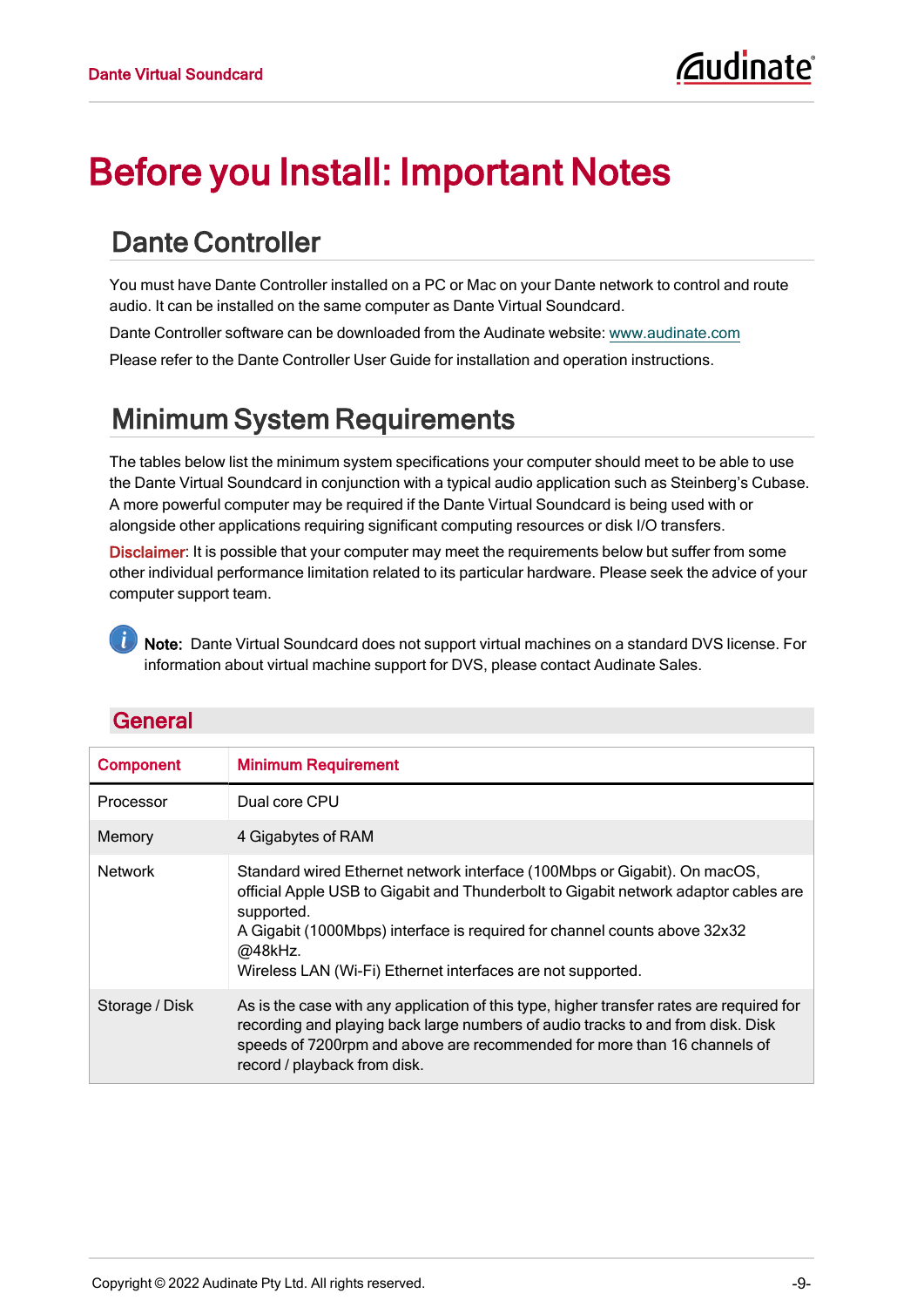#### <span id="page-10-0"></span>**Windows**

<span id="page-10-9"></span><span id="page-10-8"></span>

| <b>Component</b>         | <b>Minimum Requirement</b>                                                                                                                                      |
|--------------------------|-----------------------------------------------------------------------------------------------------------------------------------------------------------------|
| <b>Operating System</b>  | Windows 10 and 11<br><b>NOTE:</b> Both UTF-8 and Unicode are supported EXCEPT for host or device<br>names; the DNS standard does not support Unicode for these. |
| <b>Windows Drivers</b>   | System drivers must be of the performance standard expected by the Windows<br>Logo Program                                                                      |
| <b>Audio Application</b> | Must support the ASIO audio device interface for multi-channel recording /<br>playback, or support WDM (Windows Driver Model) audio.                            |

#### <span id="page-10-1"></span>macOS

| <b>Component</b>     | <b>Minimum Requirement</b>                                                                                            |
|----------------------|-----------------------------------------------------------------------------------------------------------------------|
| Operating<br>System  | macOS 10.15, 11 and 12                                                                                                |
| Audio<br>Application | Any audio application using the standard Core Audio interface to a sound card (e.g.<br>iTunes, Cubase, Nuendo, Logic) |

#### <span id="page-10-2"></span>Operating System Updates

<span id="page-10-3"></span>Ensure your computer has the latest Windows or Apple Updates installed.

#### Supporting Services

Dante Virtual Soundcard relies on supporting services for automatic Dante device discovery and for Dante device control and monitoring. These services must be installed and running for Dante software and devices to function properly.

<span id="page-10-5"></span>On macOS, Dante Virtual Soundcard relies on the Apple Bonjour service for device discovery. Bonjour is installed as part of macOS, and runs automatically as a background service.

<span id="page-10-7"></span>On Windows, Dante Virtual Soundcard uses the Audinate 'Dante Discovery' service for device discovery. Dante Discovery is installed and started automatically when you install Dante Virtual Soundcard.

<span id="page-10-6"></span>On macOS and Windows, Dante devices and software use the Audinate 'ConMon' service for control and monitoring. ConMon is installed and started automatically when you install Dante Virtual Soundcard.

# <span id="page-10-4"></span>Firewall Configuration

Firewall configuration for Windows Firewall and macOS built-in firewall is automatically handled during installation, and on system boot (every time the Dante Virtual Soundcard services start).

For information about Dante ports, please refer to this FAQ: [https://www.audinate.com/faq/which](https://www.audinate.com/faq/which-network-ports-does-dante-use)[network-ports-does-dante-use](https://www.audinate.com/faq/which-network-ports-does-dante-use)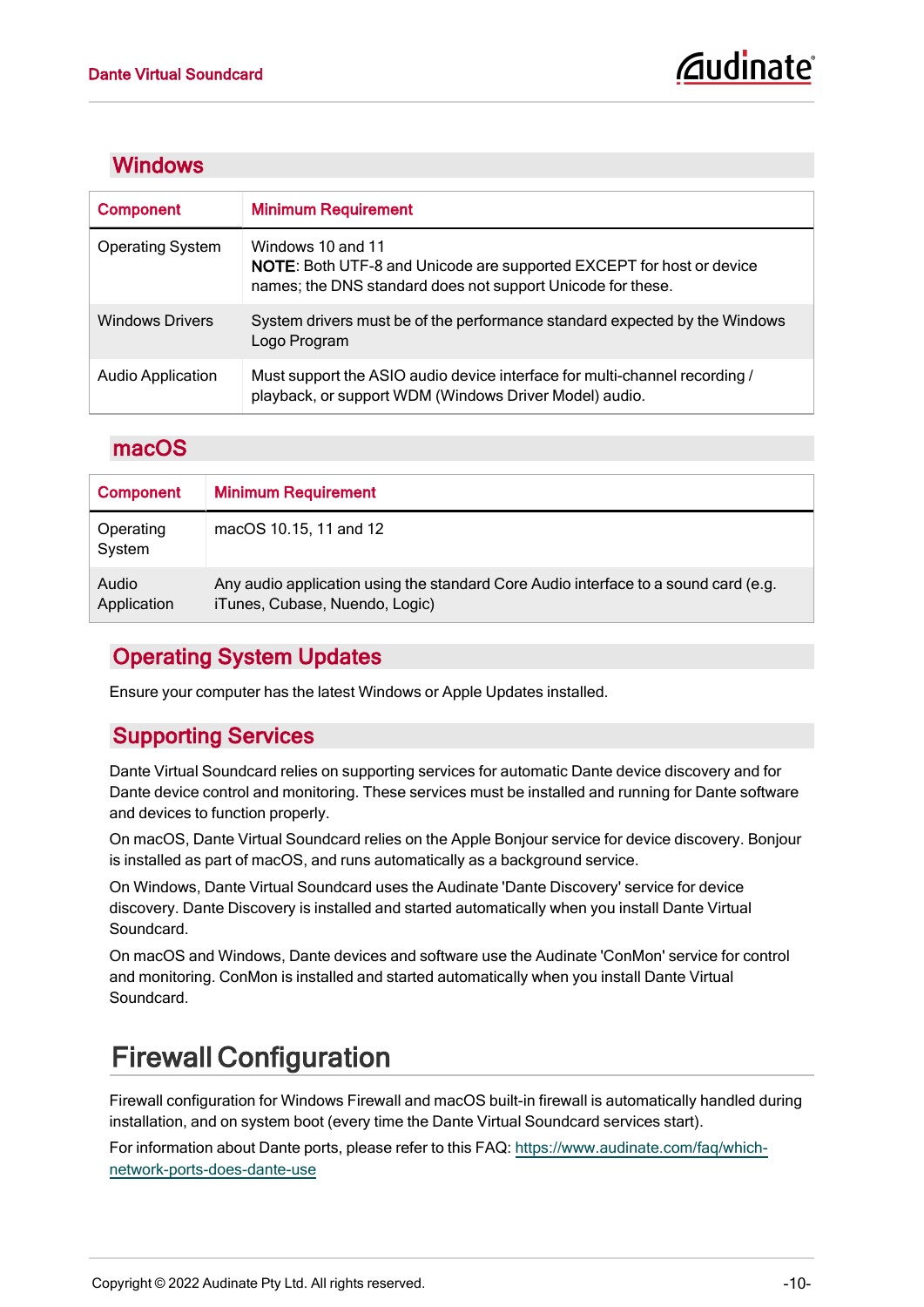If you are using a third-party firewall product, use the port information provided above to configure it accordingly.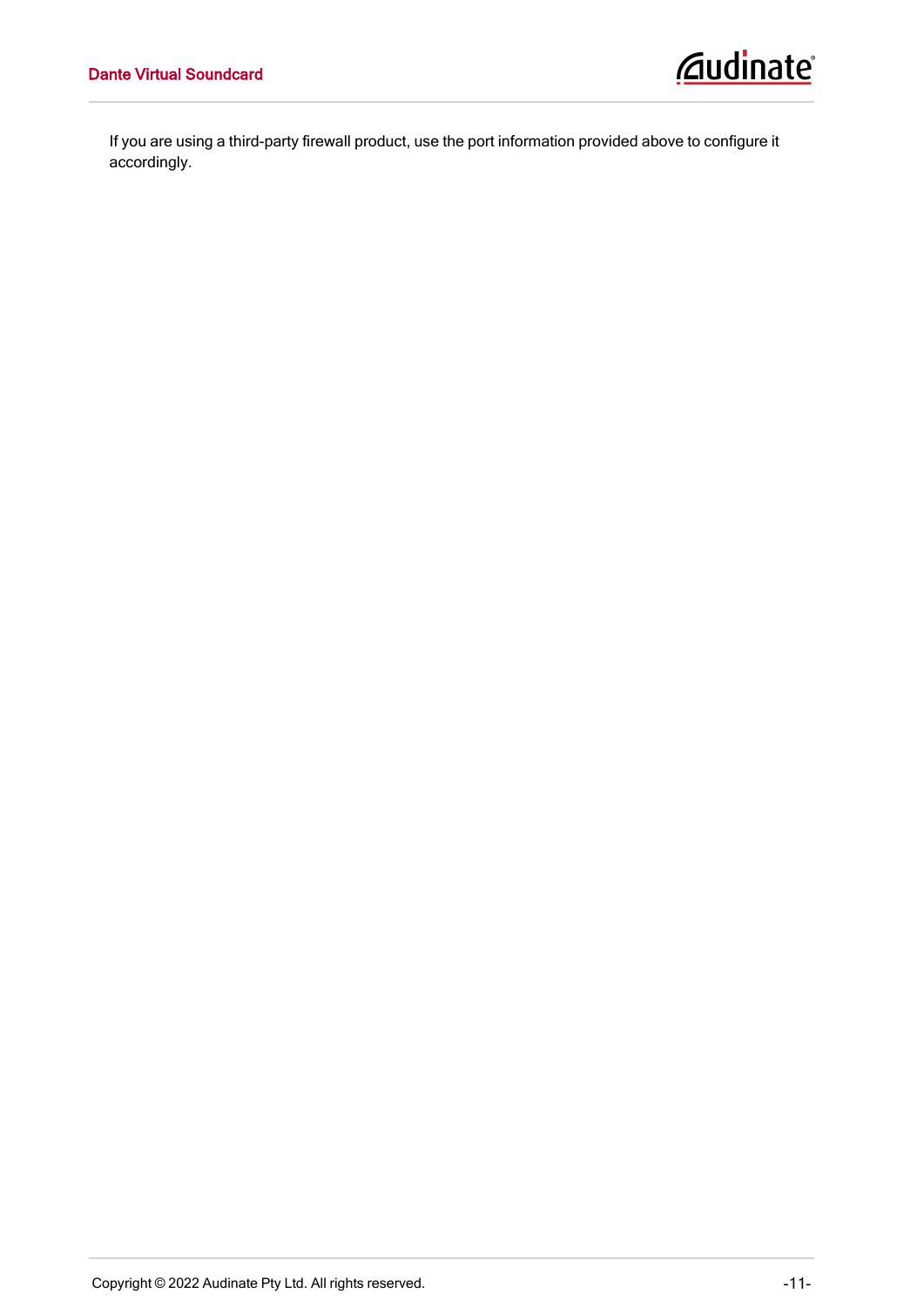# <span id="page-12-0"></span>Installing Dante Virtual Soundcard

<span id="page-12-1"></span>This section overviews the installation and operation of Dante Virtual Soundcard.

# Downloading Dante Virtual Soundcard

Dante Virtual Soundcard is available for download from Audinate's website.

To download a copy of Dante Virtual Soundcard:

- 1. Go to Audinate's website: [www.audinate.com.](http://www.audinate.com/)
- 2. Navigate to Products > Dante Virtual Soundcard.
- 3. Under 'Download', choose your operating system.
- 4. Click the red download button.

This will take you to the appropriate DVS release page for your operating system.

<span id="page-12-2"></span>Click the link under 'File downloads' to download the DVS installer.

# Installing Dante Virtual Soundcard on Windows

Once you have downloaded the Dante Virtual Soundcard installer file, navigate to the directory where you have downloaded it.

To install:

- 1. Ensure you are logged on to your PC as an administrator.
- 2. Double-click the icon for the Dante Virtual Soundcard installer.
- 3. Read the license text, and if you accept the terms of the agreement, click the 'I Agree...' checkbox. If you do not accept the terms, click Close to terminate the installation.
- 4. Click Install.
- 5. Acknowledge / accept any Windows security warnings that are displayed.

**Note:** If you are upgrading to a new version of Dante Virtual Soundcard, you do not need to uninstall the previous version first. If you do uninstall the previous version before upgrading, you will need to re-enter your license key to activate the software.

Note: If you have Dante Virtual Soundcard selected as the default audio interface in Windows, upgrading to a new version of Dante Virtual Soundcard will reset the selection to an alternative interface, and you will need to reselect Dante Virtual Soundcard following the upgrade.

If you already have the latest version of Dante Virtual Soundcard installed, running the installer again will allow you to repair or uninstall the application.

### <span id="page-12-3"></span>Installing Dante Virtual Soundcard on macOS

To install Dante Virtual Soundcard on macOS: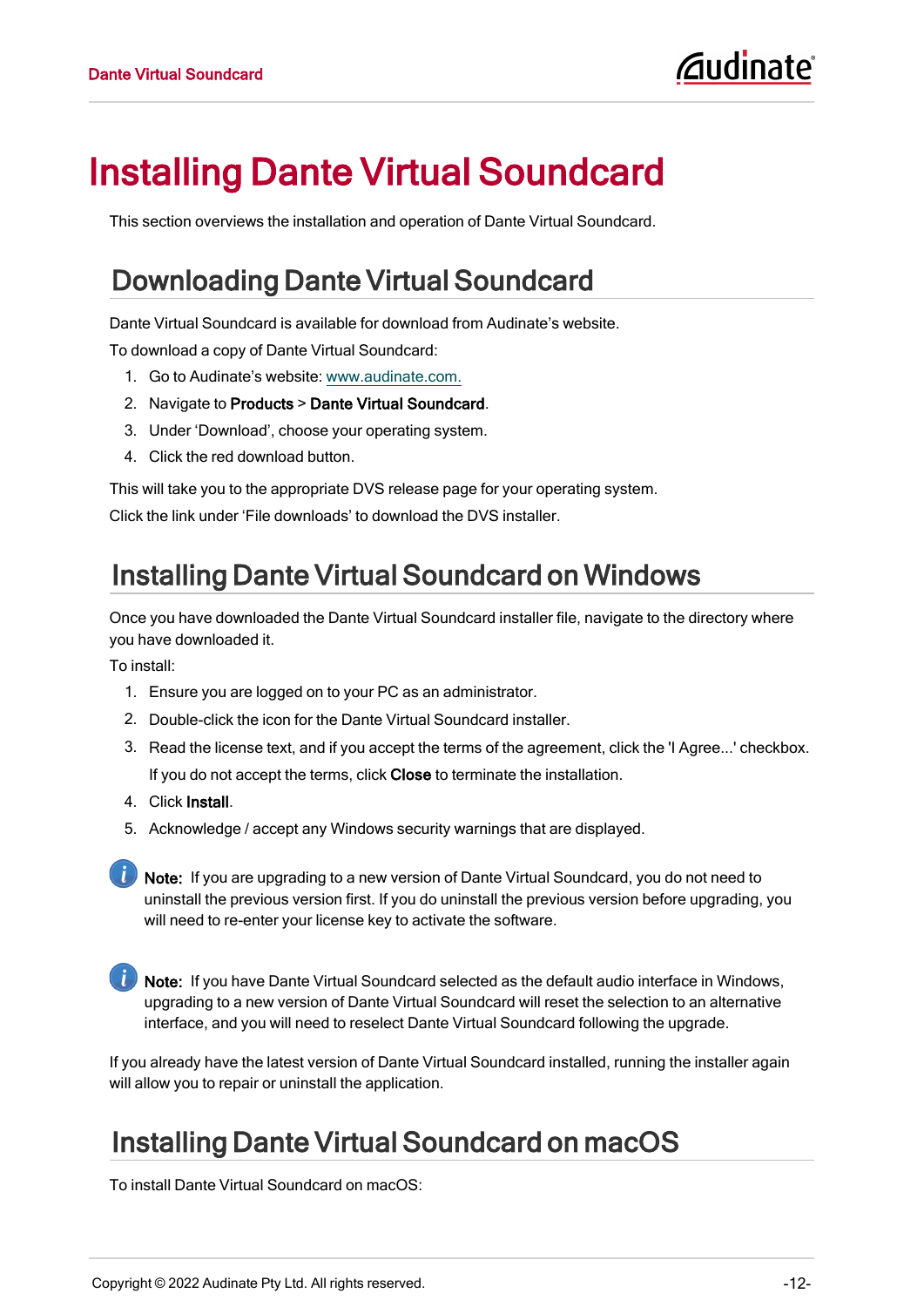- 1. Double-click the Dante Virtual Soundcard .dmg file.
- 2. A drive icon will appear on your Desktop Finder window. Double click it to open.
- 3. Double-click the Dante Virtual Soundcard.pkg. This will run the installer.
- 4. Read the license text, and if you accept the terms of the agreement, click Agree.

If you do not accept these terms, click Disagree to terminate the installation.

# <span id="page-13-0"></span>Uninstalling Previous Versions

You do not usually need to uninstall a previous version of Dante Virtual Soundcard before installing a new version.

<span id="page-13-1"></span>However, if you should need to uninstall Dante Virtual Soundcard:

#### **Windows**

- To uninstall via the Windows Control Panel: Start > Control Panel > Add or Remove Programs
- To uninstall via the Audinate uninstaller: Program files / apps > Audinate > Dante Virtual Soundcard > Uninstall

#### <span id="page-13-2"></span>macOS

To uninstall previous versions of the Dante Virtual Soundcard, please use the Uninstall tool available in the new .dmg file.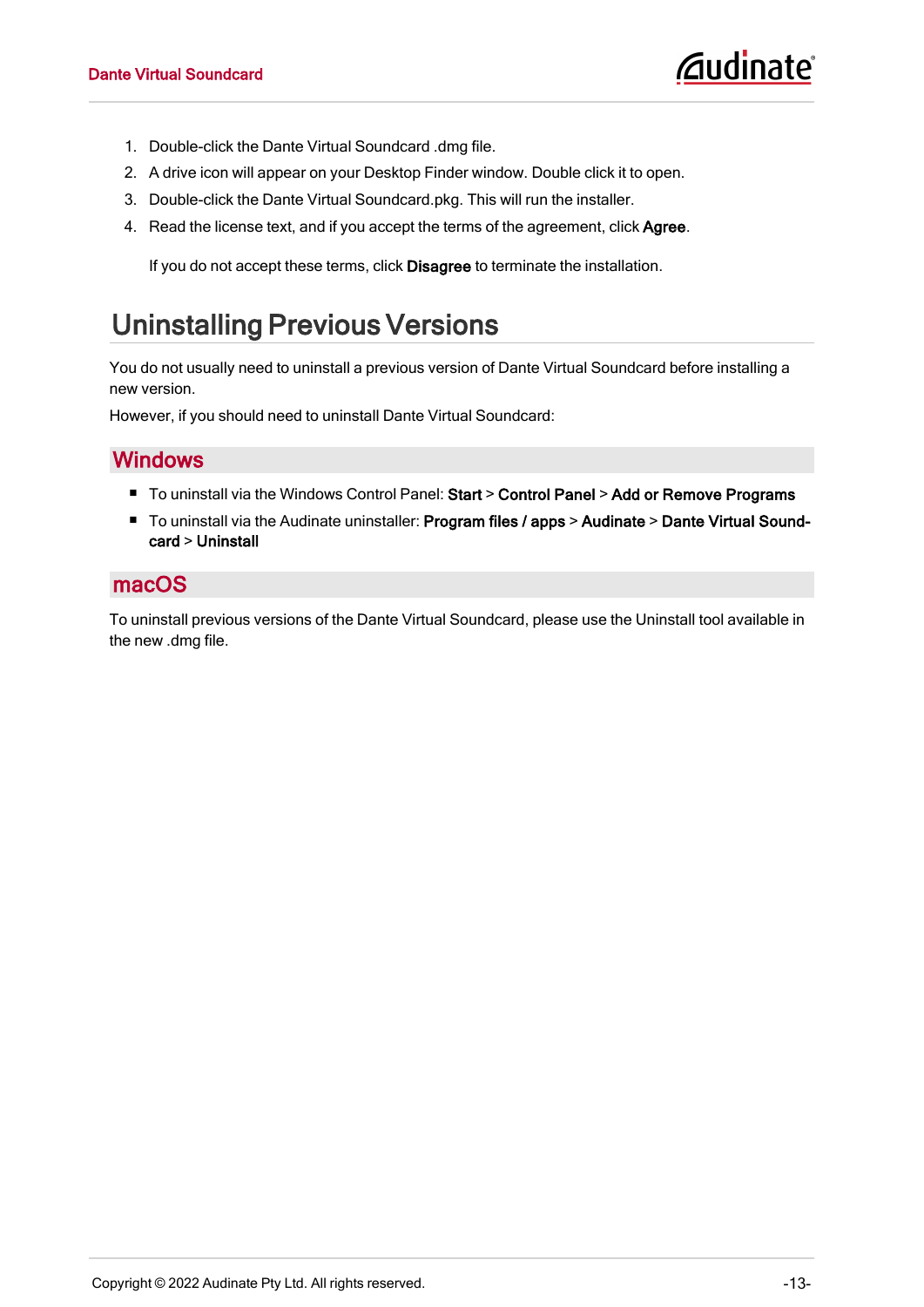# <span id="page-14-0"></span>Starting the Dante Virtual Soundcard Control Panel

<span id="page-14-1"></span>The Dante Virtual Soundcard Control Panel enables user interaction with Dante Virtual Soundcard.

#### **Windows**

By default the Dante Virtual Soundcard will be installed in:

C:\Program Files\Audinate\Dante Virtual Soundcard\

In 64-bit Windows, it will appear under C:\Program Files (x86)

The Dante Virtual Soundcard Control Panel can be started in various ways:

- Windows 7: Start > Programs > Audinate > Dante Virtual Soundcard > Dante Virtual Soundcard; or
- Windows 8.1 or 10: Windows key / menu > All apps > Audinate > Dante Virtual Soundcard
- Navigate to the directory where it is installed, and double-click the Dante Virtual Soundcard icon:  $\bullet$

#### <span id="page-14-2"></span>macOS

The Dante Virtual Soundcard application will be installed in the Applications folder. To start the Dante Virtual Soundcard Control Panel:

Navigate to the Applications folder, and click the Dante Virtual Soundcard icon: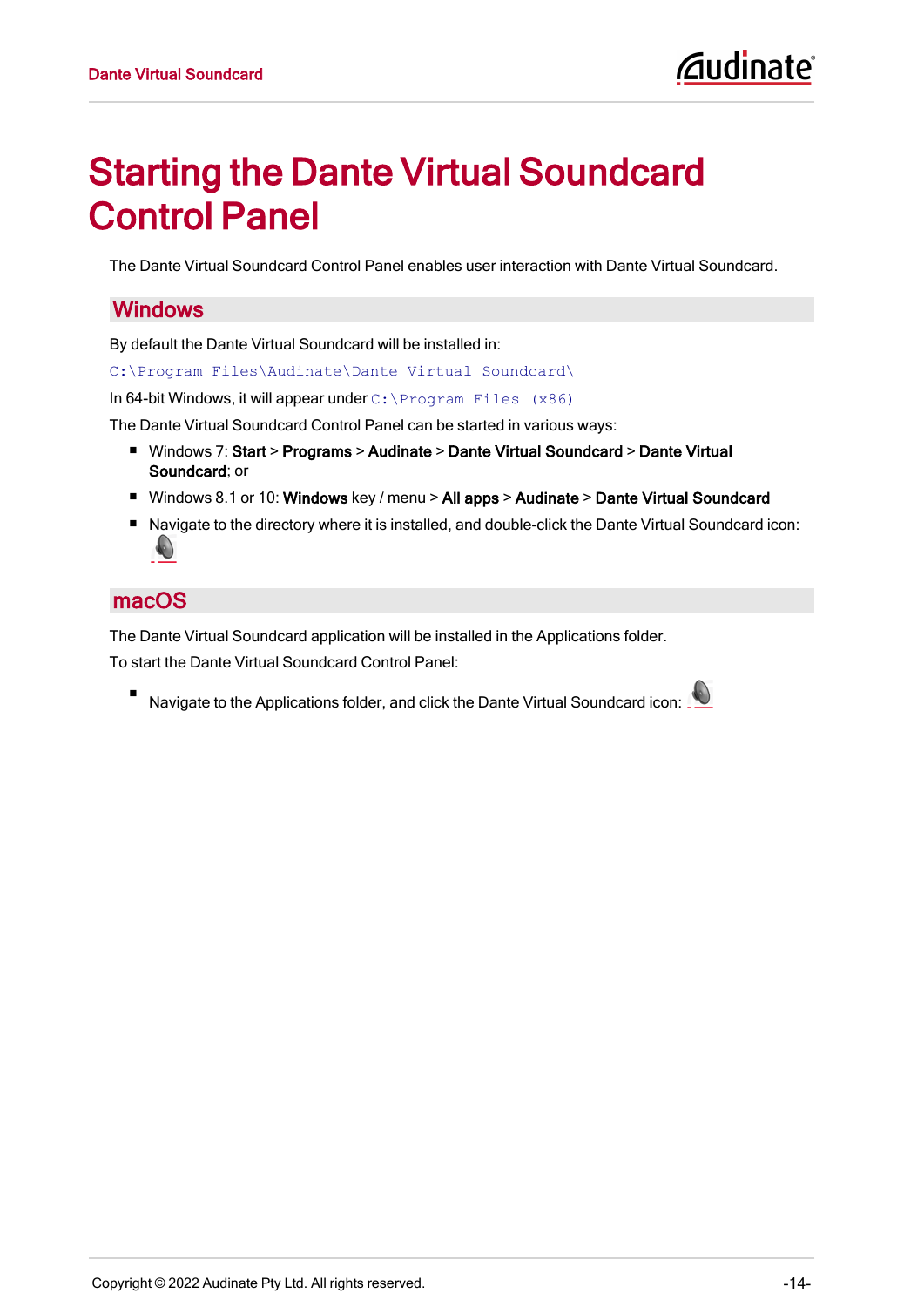# <span id="page-15-0"></span>Obtaining a Dante Virtual Soundcard License

Dante Virtual Soundcard will not operate until a valid License ID has been entered and activated.

The first time you start the Dante Virtual Soundcard Control Panel, you will be presented with the Licensing screen.

# <span id="page-15-1"></span>Obtaining a License ID

You are required to register with Audinate at [www.audinate.com](http://www.audinate.com/) and provide an email address to obtain a valid License ID for Dante Virtual Soundcard.

Note: If you have purchased a Dante product that entitles you to a free or discounted copy of Dante Virtual Soundcard, details of how to obtain this will be provided in the documentation accompanying your product.

If the machine on which you are installing Dante Virtual Soundcard is connected to the Internet, click the Get a License button to be taken directly to the Audinate website.

# <span id="page-15-2"></span>Entering a License ID

Once you have obtained a License ID, it can be entered in the Licensing tab. The Activate button is not enabled until a correctly formatted License ID has been entered into the dialog box.

You can paste the entire license ID directly into the first text field on the licensing screen, or enter the license manually using the keyboard.

Click Activate to register the installation with the Audinate servers.



Note: Ensure that your computer has access to the Internet during this step.

Once this step has been completed, a "Licensed to …" message will appear, and the software is ready for use. The Control Panel will appear as shown below: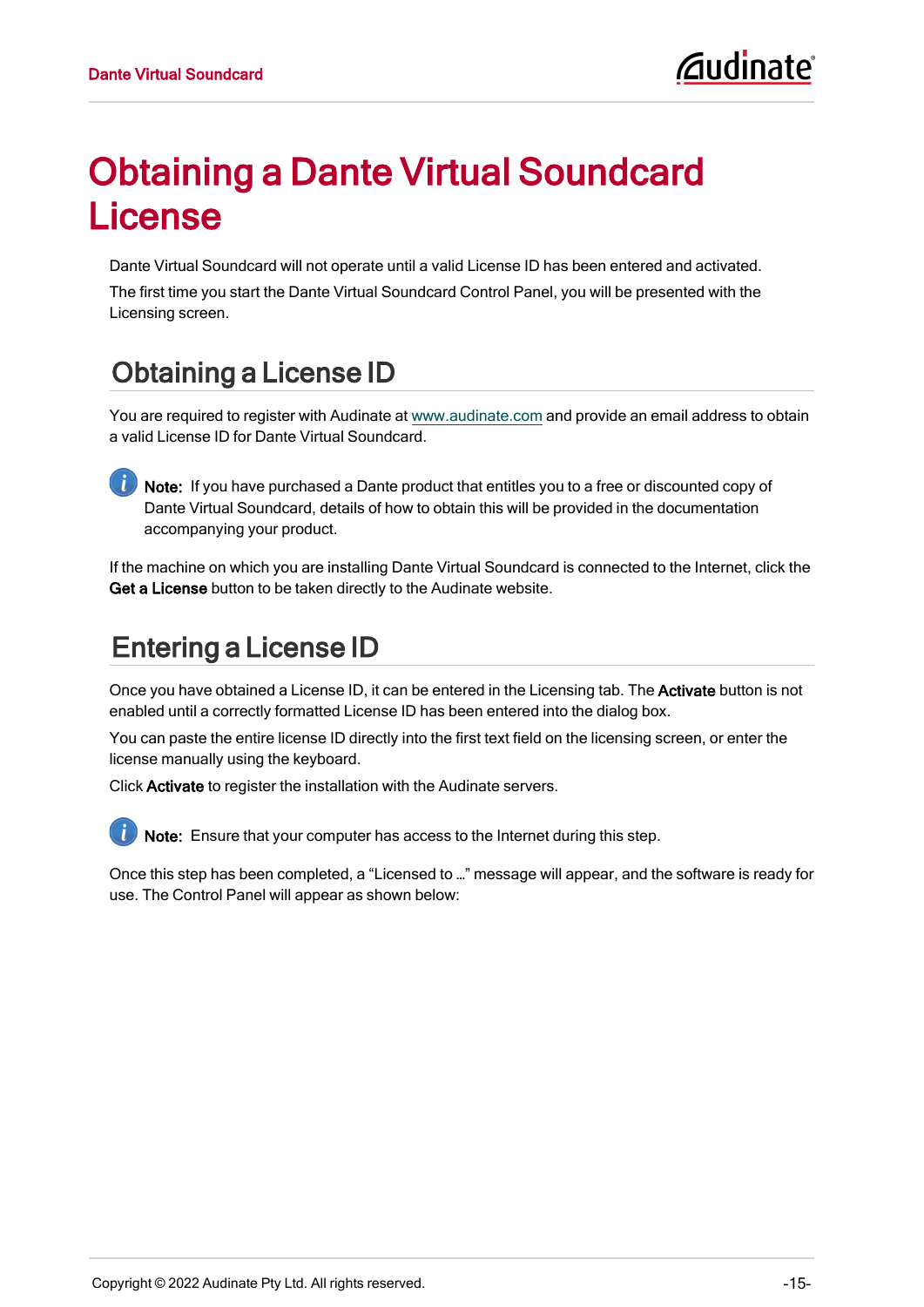|               | Dante Virtual Soundcard        |                               |                                        |                           | × |
|---------------|--------------------------------|-------------------------------|----------------------------------------|---------------------------|---|
| Settings      |                                | Licensing Device Lock Domains | About                                  |                           |   |
| $XXXXX$   $-$ | Licensed to Tyrell Corporation | XXXXX -<br>XXXXX -            | $\overline{XXX}$   $-$<br><b>JUAXX</b> | Get a License<br>Activate |   |
|               | @Dante®                        |                               |                                        | Stop                      |   |

Figure 1 - Dante Virtual Soundcard Licensing Screen – Licensed (Windows)

If you are using a trial license the Control Panel will appear as shown below:

| <b>Dante Virtual Soundcard</b>                                                               | ×                                              |
|----------------------------------------------------------------------------------------------|------------------------------------------------|
| Settings Licensing<br>Device Lock Domains<br>About                                           |                                                |
| Trial version licensed to: Trial Example<br>XXXXX<br>XXXXX<br>XXXXX<br>XXXXX<br><b>DLCXI</b> | Get a License<br>Activate<br>14 days remaining |
| ∕ Dante                                                                                      | Stop                                           |

Figure 2 - Dante Virtual Soundcard Licensing Screen - Trial License (Windows)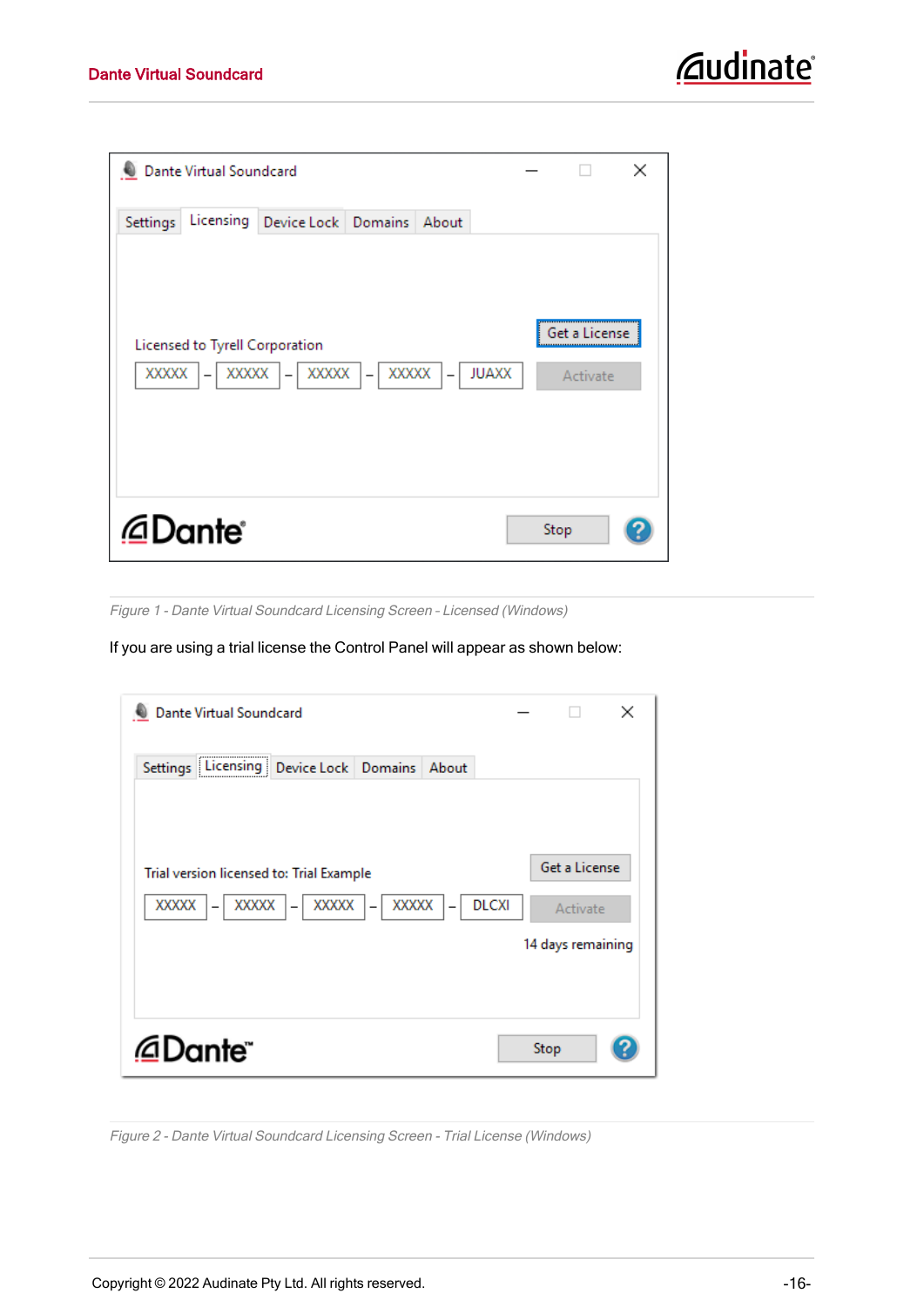In order to continue to use the Dante Virtual Soundcard after the trial period has expired, you will need to purchase a full license.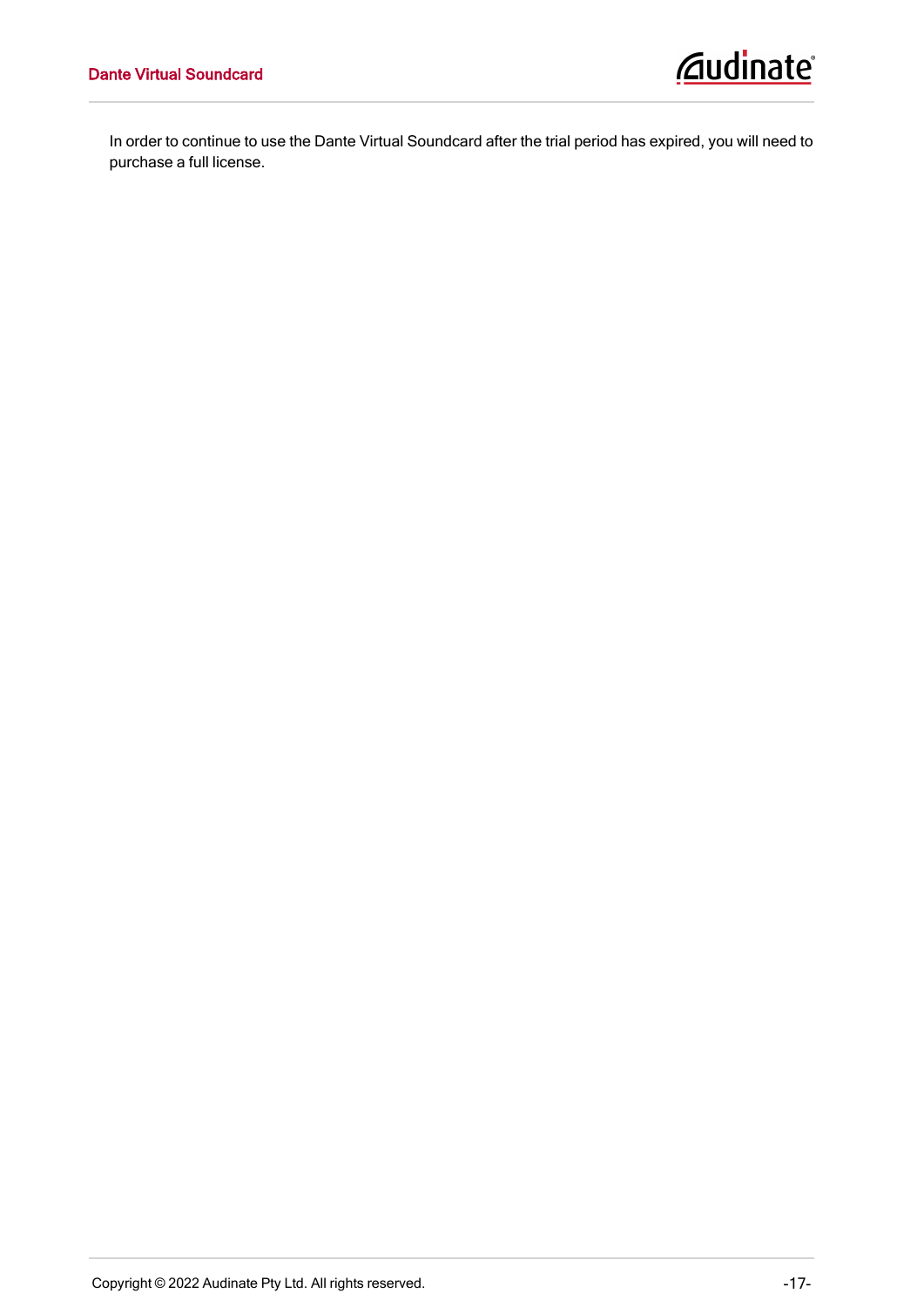# <span id="page-18-0"></span>Configuring Dante Virtual Soundcard

It is important to understand that the Control Panel that is displayed when you start the application is a means of configuring and controlling Dante Virtual Soundcard, it is not the Dante Virtual Soundcard itself. The actual Dante Virtual Soundcard runs as a background process.

When you open the Dante Virtual Soundcard Control Panel, you are presented with a window with five tabs: Settings, Licensing, Device Lock, Domains and About. The Settings tab is selected by default when the application is opened.

# <span id="page-18-1"></span>Settings Available in Dante Controller

Some Dante Virtual Soundcard settings are only configurable via Dante Controller:

- Device Name
- Sample Rate (and sample rate pull-up/down in Windows)
- $\blacksquare$  Encoding (audio bit depth)

To change these settings, use the Device Config tab of the Device View in Dante Controller.

To open the Device View > Device Config tab:

- 1. Completely quit out of any audio applications (such as DAWs) that are using Dante Virtual Soundcard. Connected applications may prevent new settings from taking effect.
- 2. Ensure Dante Virtual Soundcard is running.
- 3. In Dante Controller, open the device view for Dante Virtual Soundcard either:
	- Double-click the Dante Virtual Soundcard device in the routing view, or:
		- **Deta Use Ctrl + D (command + D for macOS) to open the device view, and select the Dante Vir**tual Soundcard device from the drop-down menu.
- 4. Click the Device Config tab.

<span id="page-18-2"></span>See the Dante Controller user guide for more information about configuring Dante devices.

#### Changing the Device Name

By default, Dante Virtual Soundcard will appear in Dante Controller with the same name as the computer on which it is installed.

To change the Dante Virtual Soundcard device name:

- 1. In Dante Controller, open the Device Config tab for Dante Virtual Soundcard.
- <span id="page-18-3"></span>2. In the Rename Device field, enter the new device name and click Apply.

#### Locking Dante Virtual Soundcard

You can lock and unlock Dante Virtual Soundcard from the [control](#page-28-1) panel, or remotely using Dante Controller. Refer to the Dante [Controller](http://dev.audinate.com/GA/dante-controller/userguide/webhelp/) user guide for information about locking Dante devices remotely.

#### <span id="page-18-5"></span><span id="page-18-4"></span>Changing the Sample Rate

To change the sample rate and sample rate pull-up/down (Windows only) for Dante Virtual Soundcard: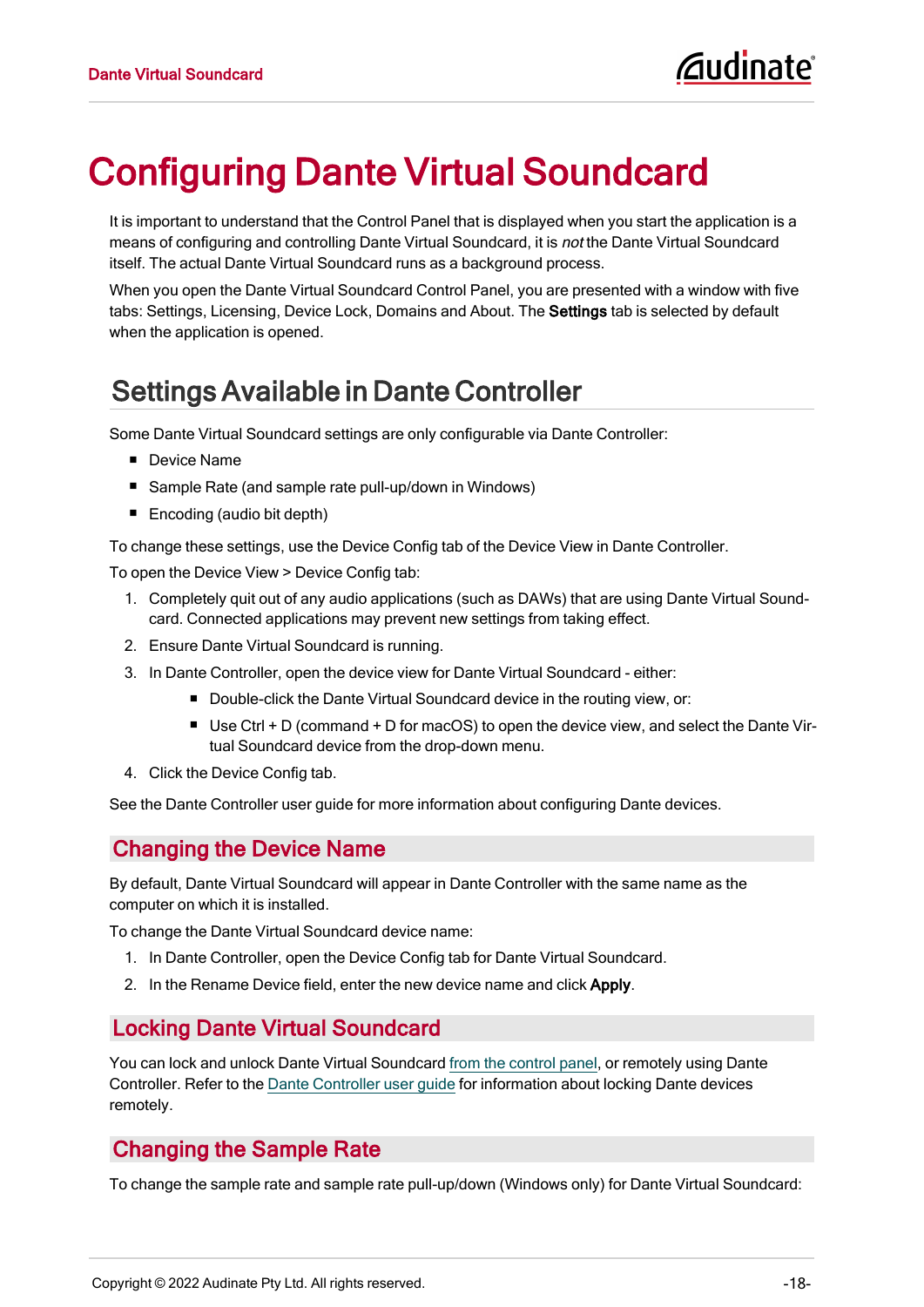- 1. In Dante Controller, open the Device Config tab for Dante Virtual Soundcard.
- 2. Use the Sample Rate drop-down menus to set the required sample rate and pull-up/down.



Note: Changing the sample rate will interrupt audio.

Note: Increasing the sample rate in Dante Controller may reduce the channel count ('Audio Channels') setting on Dante Virtual Soundcard, if the channel count setting is not supported at the new sample rate. Subsequently decreasing the sample rate, however, will not restore the channel count setting to its previous value.

#### <span id="page-19-0"></span>About sample rate pull-up/down

Sample rate pull-up down allows you to adjust the sample rate to account for frame rate conversion in video.



Note: Supported on ASIO and macOS only.

Note: Applying pull-up/down places the device in a dedicated clock domain, so it will only be able to sync with other devices with the same sample rate and pull-up/down.

#### <span id="page-19-1"></span>Changing the Encoding

The encoding value is the audio bit depth.

To change the encoding setting:

- 1. In Dante Controller, open the Device Config tab for Dante Virtual Soundcard.
- 2. Use the Encoding drop-down menu to set the required bit depth.

**i** Note: Changing the encoding setting will interrupt audio.

#### <span id="page-19-2"></span>Supported Audio Formats

The supported audio formats are shown below.

<span id="page-19-3"></span>

| <b>Audio format</b> | <b>Supported values</b>                                                                                                                                             |                                                                                            |                                                                                                                                               |
|---------------------|---------------------------------------------------------------------------------------------------------------------------------------------------------------------|--------------------------------------------------------------------------------------------|-----------------------------------------------------------------------------------------------------------------------------------------------|
|                     | <b>ASIO (Windows)</b>                                                                                                                                               | <b>WDM (Windows)</b>                                                                       | <b>Core Audio</b><br>(macOS)                                                                                                                  |
| Sample rate         | $\blacksquare$ 44.1 kHz<br>$\blacksquare$ 48 kHz<br>$\blacksquare$ 88.2 kHz<br>96 kHz<br>$\blacksquare$<br>176.4 kHz<br>$\blacksquare$<br>192 kHz<br>$\blacksquare$ | $\blacksquare$ 44.1 kHz<br>48 kHz<br>$\blacksquare$<br>$\blacksquare$ 88.2 kHz<br>$96$ kHz | $\blacksquare$ 44.1 kHz<br>$\blacksquare$ 48 kHz<br>$\blacksquare$ 88.2 kHz<br>$96$ kHz<br>$\blacksquare$ 176.4 kHz<br>$\blacksquare$ 192 kHz |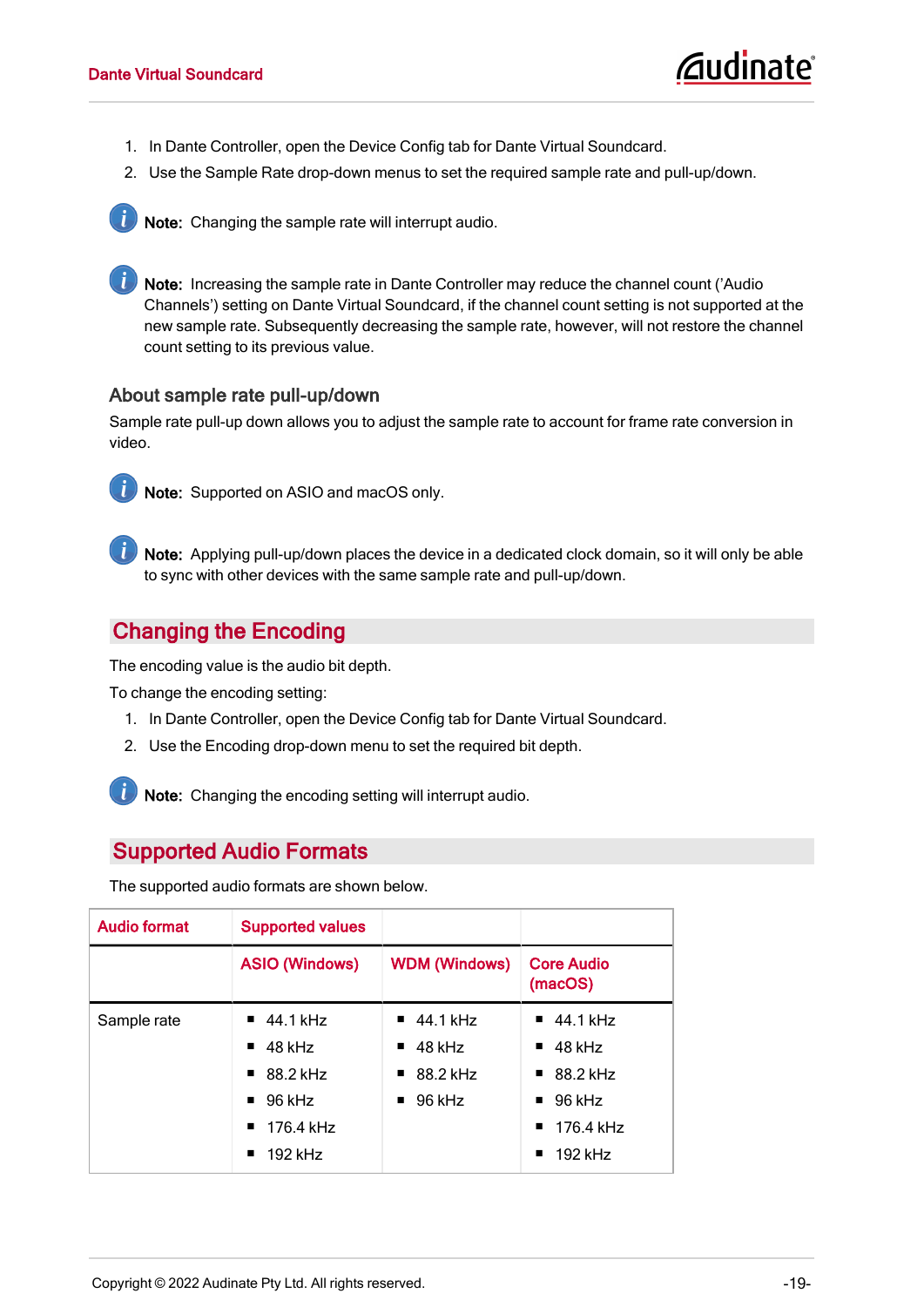<span id="page-20-1"></span>

| <b>Audio format</b> | <b>Supported values</b> |                       |                              |
|---------------------|-------------------------|-----------------------|------------------------------|
|                     | <b>ASIO (Windows)</b>   | <b>WDM (Windows)</b>  | <b>Core Audio</b><br>(macOS) |
| Bit depth           | $\blacksquare$ 16 bit   | $\blacksquare$ 16 bit | $\blacksquare$ 16 bit        |
|                     | $\blacksquare$ 24 bit   | $\blacksquare$ 24 bit | $\blacksquare$ 24 bit        |
|                     | $\blacksquare$ 32 bit   | $\blacksquare$ 32 bit | $\blacksquare$ 32 bit        |

# <span id="page-20-0"></span>Changing Settings in Windows

The Settings tab is the first screen you see when you open the Dante Virtual Soundcard Control Panel.

Note: Most settings cannot be changed while Dante Virtual Soundcard is running, or when an ASIO application is connected.

Note: Settings cannot be changed when [device](#page-28-1) lock is active.



To change settings:

- 1. Completely quit out of any audio applications that are using the Dante Virtual Soundcard.
- 2. Ensure device lock is inactive.
- 3. Stop Dante Virtual Soundcard.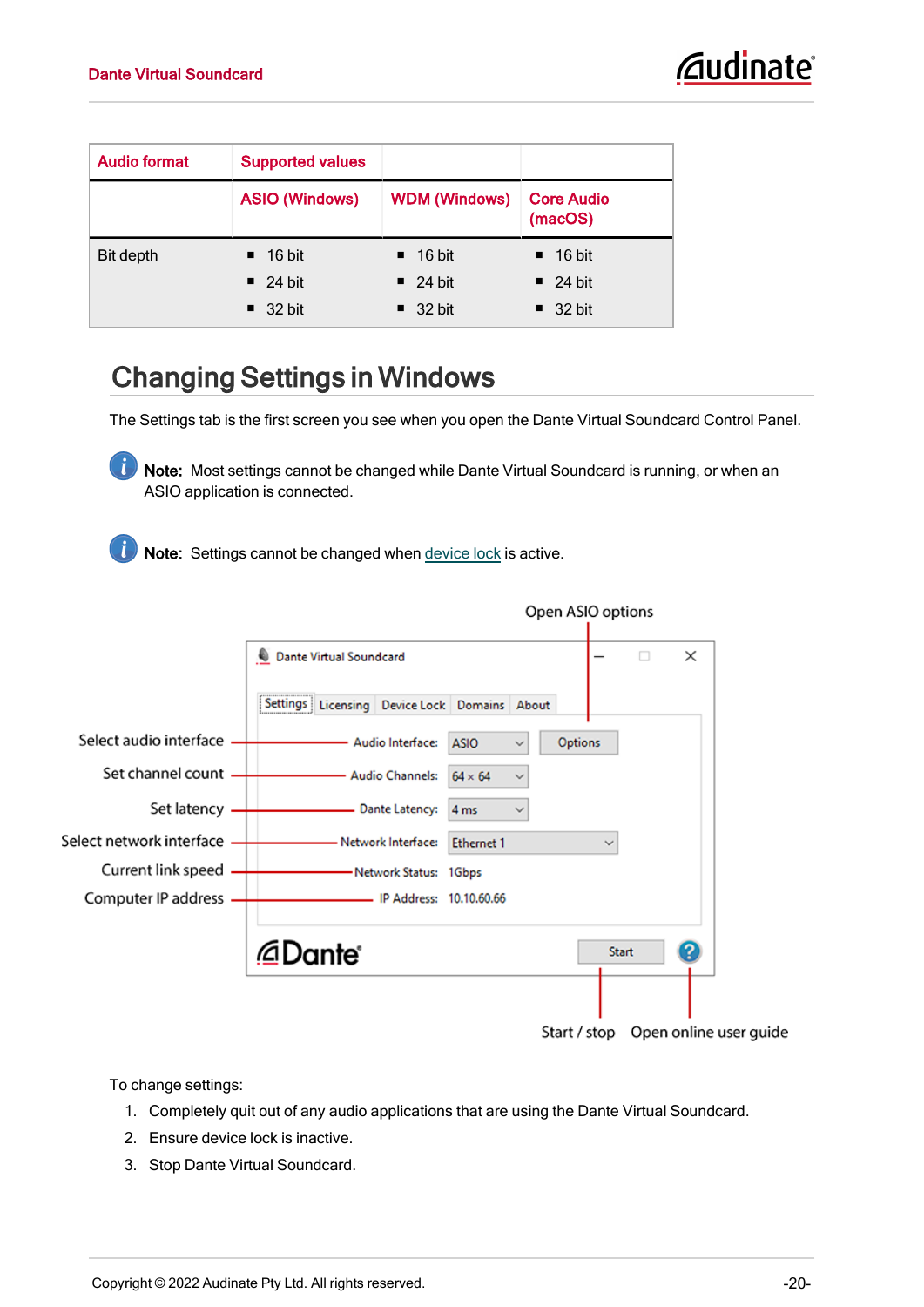- 4. Change your Dante Virtual Soundcard settings.
- 5. Restart Dante Virtual Soundcard.
- 6. Restart your audio application/s.

**i** Note: The device name and audio format (sample rate and bit depth) must be set in Dante Controller, while Dante Virtual Soundcard is running. You should quit out of any connected applications before changing the device name or audio format.

# <span id="page-21-0"></span>Start / Stop

The Start / Stop button in the Settings Tab indicates whether Dante Virtual Soundcard is currently running, and can be used to toggle the running state.



Button shows 'Stop': Dante Virtual Soundcard is currently running

Button shows 'Start': Dante Virtual Soundcard is currently stopped

Click the button to toggle the running state of Dante Virtual Soundcard.

Important: If you are recording via Dante Virtual Soundcard, stop the recording before you stop Dante Virtual Soundcard. Stopping Dante Virtual Soundcard during a recording can lead to driver instability issues.

Note: Dante Virtual Soundcard can be either on or off (running or stopped) when the Dante Virtual Soundcard Control Panel is started. It will always be in the state it was in when the Control Panel was last closed. If the computer is power cycled, Dante Virtual Soundcard will resume in the state it was in when the computer was powered off.

When Dante Virtual Soundcard is running, it will be visible in Dante Controller. By default, the device name shown in Dante Controller will be the same as the name of the computer on which it is running. Most Dante Virtual Soundcard settings can only be changed while it is stopped.

### <span id="page-21-1"></span>Audio Interface

Use the Audio Interface drop-down menu to switch between ASIO and WDM audio engines. Dante Virtual Soundcard must be stopped before you can change the Audio Interface.

#### <span id="page-21-2"></span>ASIO

In ASIO mode, Dante Virtual Soundcard supports audio applications that use ASIO audio, for example Steinberg Cubase or Nuendo, Avid Pro Tools and Ableton Live.

In ASIO mode, the [Options](#page-22-1) button is enabled.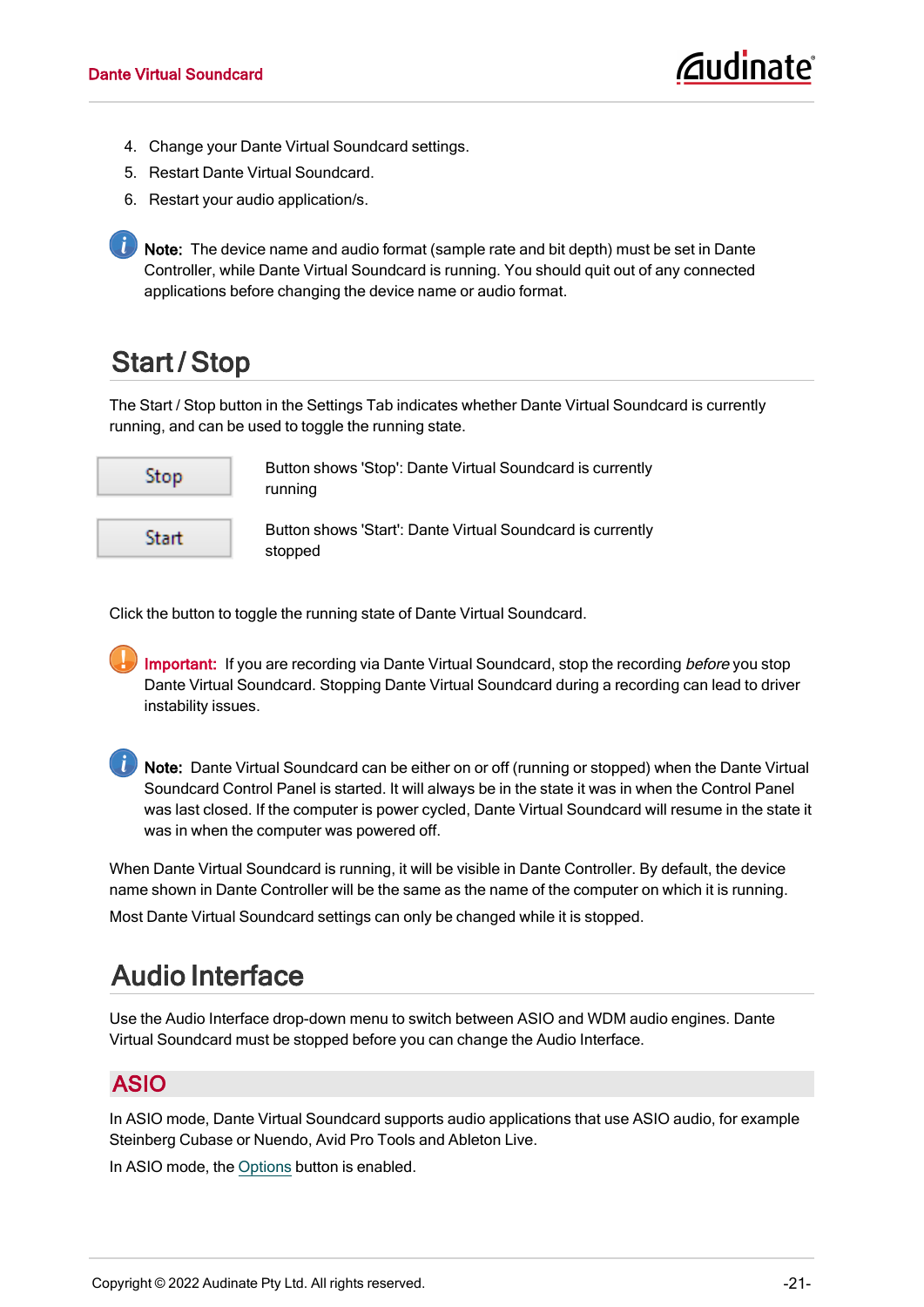#### <span id="page-22-0"></span>WDM

In WDM mode, Dante Virtual Soundcard supports audio applications that use WDM audio, for example iTunes for Windows, Windows Media Player and Skype.

#### <span id="page-22-1"></span>**Options**

This button is only available in Dante Virtual Soundcard for Windows, in ASIO mode. The macOS version of Dante Virtual Soundcard uses Core Audio, and has no related user-configurable settings.

| DVS: ASIO Options   |     |              |               |
|---------------------|-----|--------------|---------------|
| <b>Buffer Size:</b> | 128 | $\checkmark$ | samples       |
| Encoding:           | 24  | ✓            | bits / sample |
| Asio Latency:       | 10  | ✓            | ms            |
|                     | ОK  |              |               |

The ASIO options supported by Dante Virtual Soundcard are shown below.

<span id="page-22-3"></span><span id="page-22-2"></span>

| <b>Setting</b>     | <b>Description</b>                                                                                                                                                                                                                                                                                                                                                                                                                                                               | <b>Allowed values</b>                           |
|--------------------|----------------------------------------------------------------------------------------------------------------------------------------------------------------------------------------------------------------------------------------------------------------------------------------------------------------------------------------------------------------------------------------------------------------------------------------------------------------------------------|-------------------------------------------------|
| <b>Buffer Size</b> | Size (in audio samples) of the ASIO buffer used when<br>transporting audio between Dante Virtual Soundcard and the<br>audio application. Computers with poor scheduling<br>performance will need to use a higher setting.<br>By default, the Buffer size is set to 128 samples.                                                                                                                                                                                                  | 32, 64, 128, 256, 512,<br>1024, or 2048 samples |
| Encoding           | Default: 24 bit.<br>The bit depth required by the audio application being used<br>with Dante Virtual Soundcard. Some audio applications may<br>not support the Dante network's native 24-bit, and will need a<br>different bit depth set at the ASIO interface.<br>If the ASIO bit depth does not match the Dante Virtual<br>Soundcard bit depth set in Dante Controller, all received<br>audio is truncated or padded to the value the application<br>supports, and vice versa. | 16, 24 or 32 bits                               |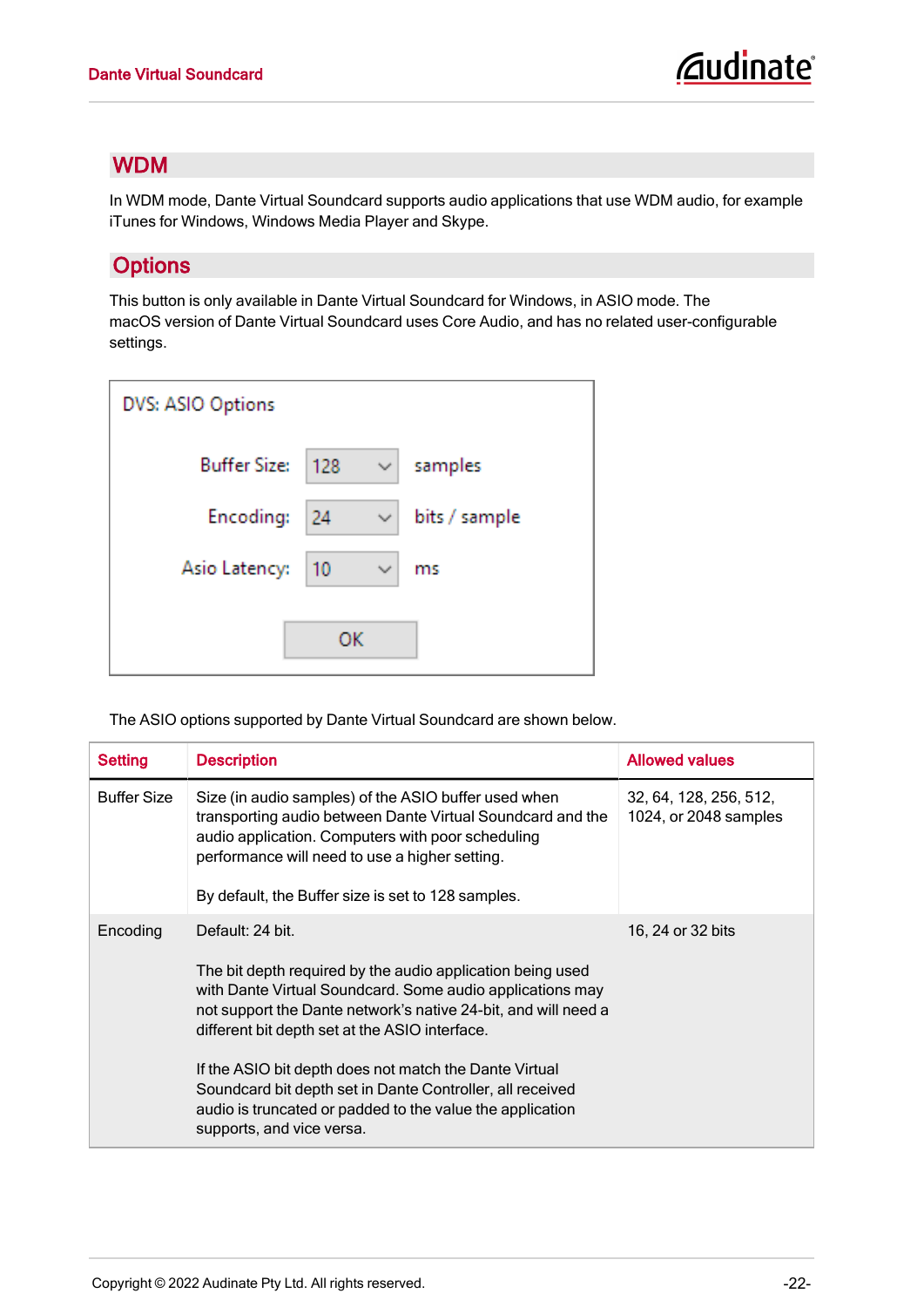<span id="page-23-2"></span>

| Setting         | <b>Description</b>                                                                                                                                                                                           | <b>Allowed values</b>   |
|-----------------|--------------------------------------------------------------------------------------------------------------------------------------------------------------------------------------------------------------|-------------------------|
| ASIO<br>Latency | Latency to insert before transmitting audio from the ASIO<br>buffer on to the Dante network. This compensates for the<br>variability in computer scheduling.<br>By default, the ASIO latency is set to 10ms. | 1, 2, 3, 5, 10 and 20ms |

#### <span id="page-23-0"></span>Audio Channels

Use the Audio Channels drop-down menu to set the number of transmit and receive Dante audio channels available and advertised on the network. This enables the number of channels shown in Dante Controller (and any connected audio application) to be limited, if required. The maximum number of channels supported depends on the interface type and the selected audio format.

<span id="page-23-4"></span><span id="page-23-3"></span>Important: The number of Dante audio channels that can be reliably handled by Dante Virtual Soundcard is dependent on the network speed and sample rate. The maximum recommended number of channels is shown in the table below.

| <b>Network speed</b>  | Max Channels $@$<br>48kHz / 24bit | Max Channels $@$<br>96kHz / 24bit | Max Channels @<br>192kHz / 24bit |
|-----------------------|-----------------------------------|-----------------------------------|----------------------------------|
| 100Mbps               | 32x32                             | 16x16                             | 8x8                              |
| 1000Mbps<br>(Gigabit) | 64x64                             | 32x32                             | 8x8                              |



**1** Note: A Gigabit network is recommended for best performance.

Note: For recording and playing back more than 16 audio tracks to and from disk, disk speeds of 7200rpm and above are recommended.

#### <span id="page-23-1"></span>Dante Latency

The Dante Latency drop-down menu allows you to set the device latency (time before playout).

A Dante device receiving audio from Dante Virtual Soundcard will use this value (unless the receiving device only supports higher latencies). The latency compensates primarily for computer scheduling jitter, as well as delay variations encountered in the network.

Supported values are:

- $-4ms$
- $-6ms$
- $\blacksquare$  10ms

Latencies above 4ms are not supported at sample rates of 176.4 kHz or 192 kHz when transmitting to hardware devices running Dante firmware v3.7.x or earlier. In order to enable these latency settings for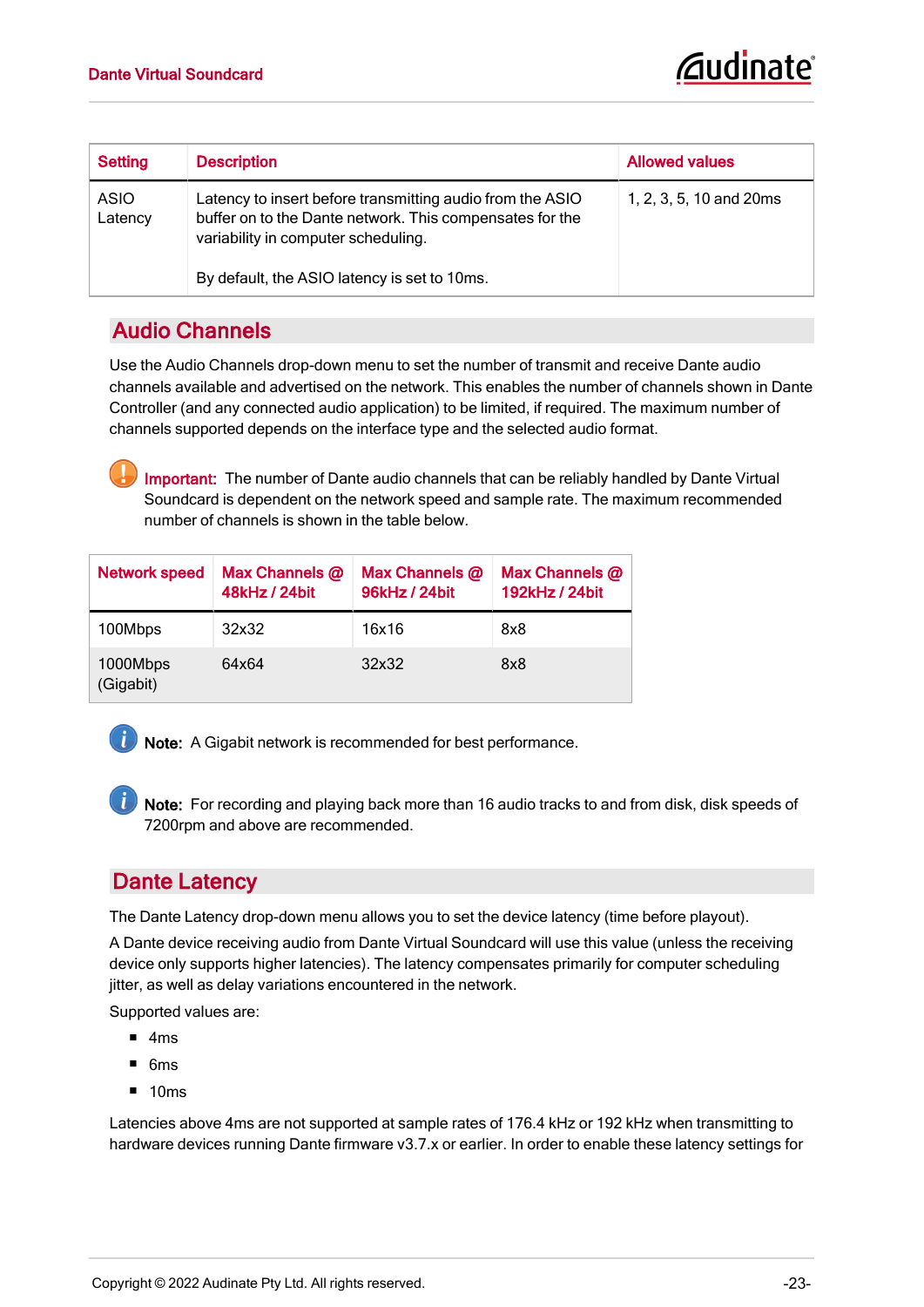the higher sample rates, upgrade your Dante device firmware to v3.8.x or above. Please contact your device manufacturer for information about Dante firmware upgrades.

As a rule of thumb, 4ms can be used where Dante Virtual Soundcard is running on a high-spec computer with low scheduling jitter. Computers with poor scheduling performance may need to use the 10ms Dante Latency setting.

Note: If the Dante Latency setting is set too low to compensate for network delay variation and computer scheduling jitter, there is a risk of intermittent loss of audio.

#### <span id="page-24-0"></span>Network Interface

Ĭ.

The Network Interface drop-down menu allows you to select the computer's network interface that Dante Virtual Soundcard will use to transmit and receive Dante audio.

The available entries will be all the wired Ethernet network interfaces currently enabled on the machine. For machines with only one Ethernet network interface enabled, there will only be one option available.

The IP address of the currently selected interface is displayed below the Network Status field.

Note: Dante Virtual Soundcard does not support wireless, Bluetooth or bridged Ethernet interfaces. On macOS, official Apple USB to Gigabit and Thunderbolt to Gigabit network adaptor cables are supported. Dante Virtual Soundcard on Windows functionally supports highperformance USB Ethernet adapters. However, it is the responsibility of the user to test their hardware prior to use in production environments.

Note: All Dante applications on the same computer have a shared understanding of the primary Dante interface. For example, if you have installed Dante Controller on the same PC as Dante Virtual Soundcard, and a new primary interface is selected from within Dante Controller, Dante Virtual Soundcard will automatically switch to the newly selected interface, and begin operating on that interface.

#### <span id="page-24-1"></span>Network Status

The Network Status value indicates the link speed of the computer's Ethernet network interface that is currently in use by Dante Virtual Soundcard. It can have the following values:

- 1Gbps (1 gigabit per second)
- 100Mbps (100 megabits per second)
- <span id="page-24-2"></span>■ N/A (no Ethernet network detected)

### Changing Settings in macOS

The Settings tab is the first screen you see when you open the Dante Virtual Soundcard Control Panel.



Note: Settings cannot be changed while Dante Virtual Soundcard is running.



Note: Settings cannot be changed when [device](#page-28-1) lock is active.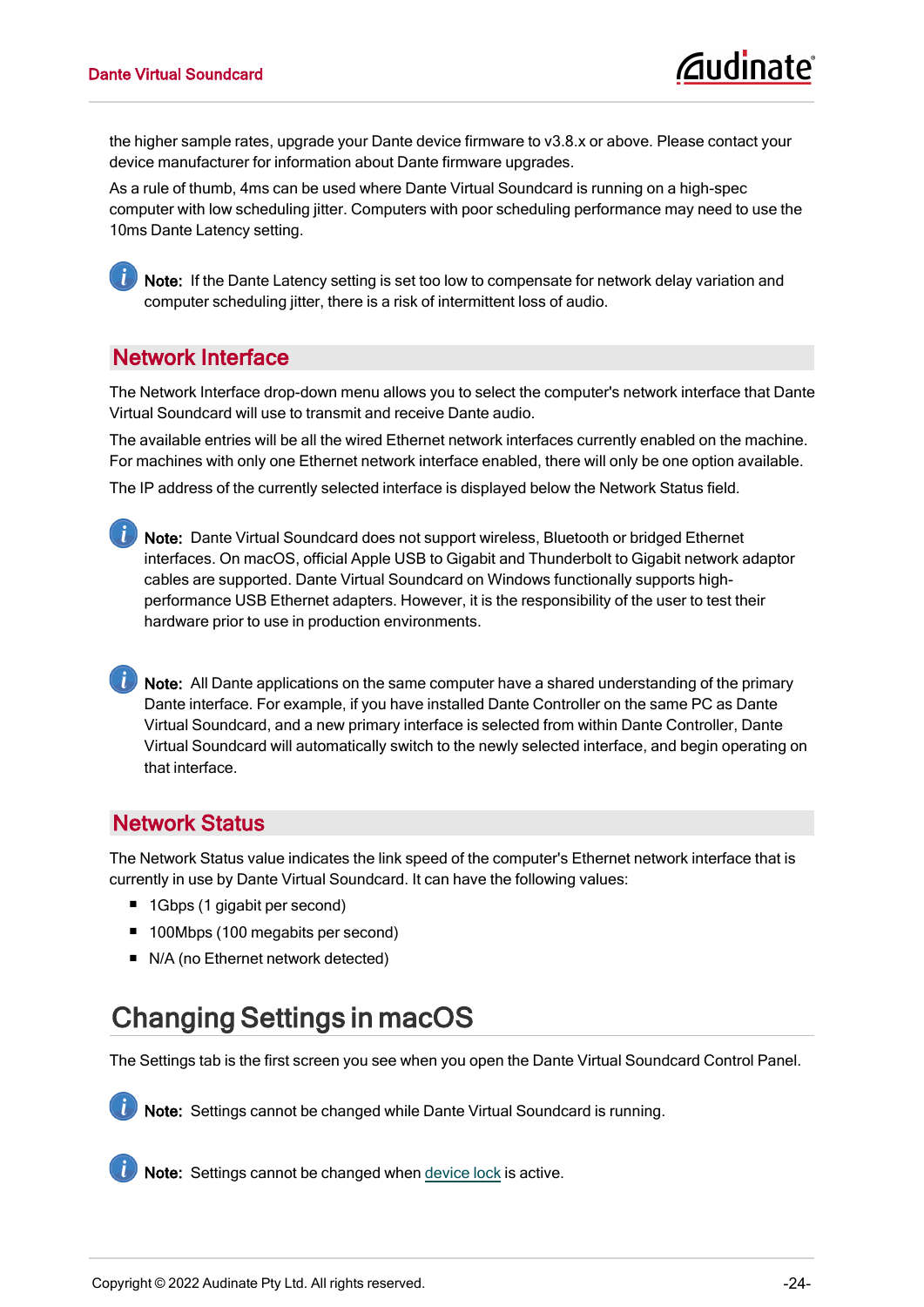

To change settings:

- 1. Completely quit out of any audio applications that are using the Dante Virtual Soundcard.
- 2. Ensure device lock is inactive.
- 3. Stop Dante Virtual Soundcard.
- 4. Change your Dante Virtual Soundcard settings.
- 5. Restart Dante Virtual Soundcard.
- 6. Restart your audio application/s.

Note: The device name and audio format (sample rate and bit depth) must be set in Dante Controller, while Dante Virtual Soundcard is running. You should quit out of any connected applications before changing the device name or audio format.

### <span id="page-25-0"></span>Start / Stop

The Start / Stop button in the Settings Tab indicates whether Dante Virtual Soundcard is currently running, and can be used to toggle the running state.



Button shows 'Stop': Dante Virtual Soundcard is currently running

Button shows 'Start': Dante Virtual Soundcard is currently stopped

Click the button to toggle the running state of Dante Virtual Soundcard.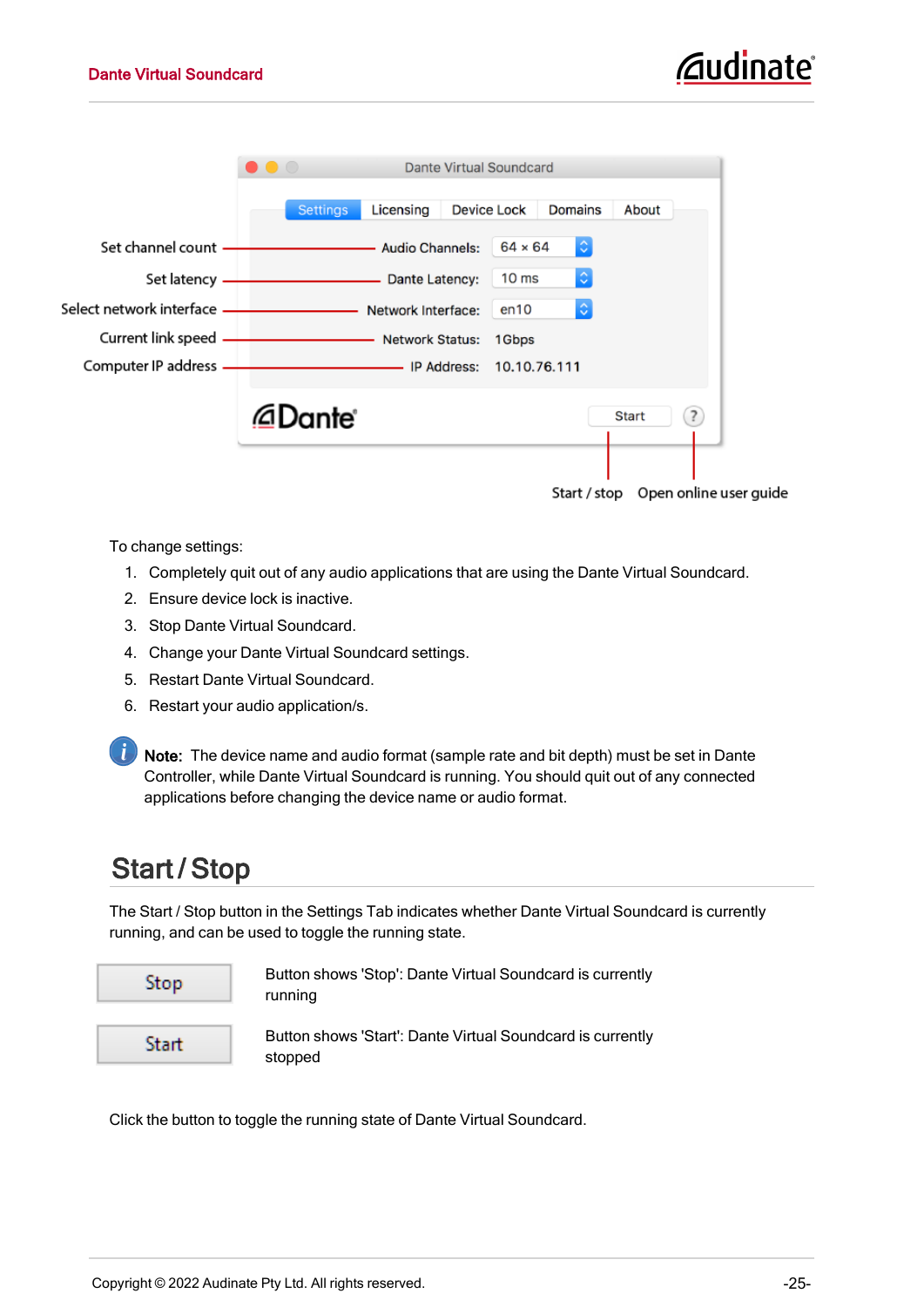Important: If you are recording via Dante Virtual Soundcard, stop the recording before you stop Dante Virtual Soundcard. Stopping Dante Virtual Soundcard during a recording can lead to driver instability issues.

Note: Dante Virtual Soundcard can be either on or off (running or stopped) when the Dante Virtual Soundcard Control Panel is started. It will always be in the state it was in when the Control Panel was last closed. If the computer is power cycled, Dante Virtual Soundcard will resume in the state it was in when the computer was powered off.

When Dante Virtual Soundcard is running, it will be visible in Dante Controller. By default, the device name shown in Dante Controller will be the same as the name of the computer on which it is running. Most Dante Virtual Soundcard settings can only be changed while it is stopped.

#### <span id="page-26-0"></span>Audio Channels

Use the Audio Channels drop-down menu to set the number of transmit and receive Dante audio channels available and advertised on the network. This enables the number of channels shown in Dante Controller (and any connected audio application) to be limited, if required. The maximum number of channels supported depends on the interface type and the selected audio format.

<span id="page-26-3"></span><span id="page-26-2"></span>Important: The number of Dante audio channels that can be reliably handled by Dante Virtual Soundcard is dependent on the network speed and sample rate. The maximum recommended number of channels is shown in the table below.

| <b>Network speed</b>  | Max Channels @<br>48kHz / 24bit | Max Channels @<br>96kHz / 24bit | Max Channels @<br>192kHz / 24bit |
|-----------------------|---------------------------------|---------------------------------|----------------------------------|
| 100Mbps               | 32x32                           | 16x16                           | 8x8                              |
| 1000Mbps<br>(Gigabit) | 64x64                           | 32x32                           | 8x8                              |

Note: A Gigabit network is recommended for best performance.

Note: For recording and playing back more than 16 audio tracks to and from disk, disk speeds of 7200rpm and above are recommended.

#### <span id="page-26-1"></span>Dante Latency

The Dante Latency drop-down menu allows you to set the device latency (time before playout).

A Dante device receiving audio from Dante Virtual Soundcard will use this value (unless the receiving device only supports higher latencies). The latency compensates primarily for computer scheduling jitter, as well as delay variations encountered in the network.

Supported values are: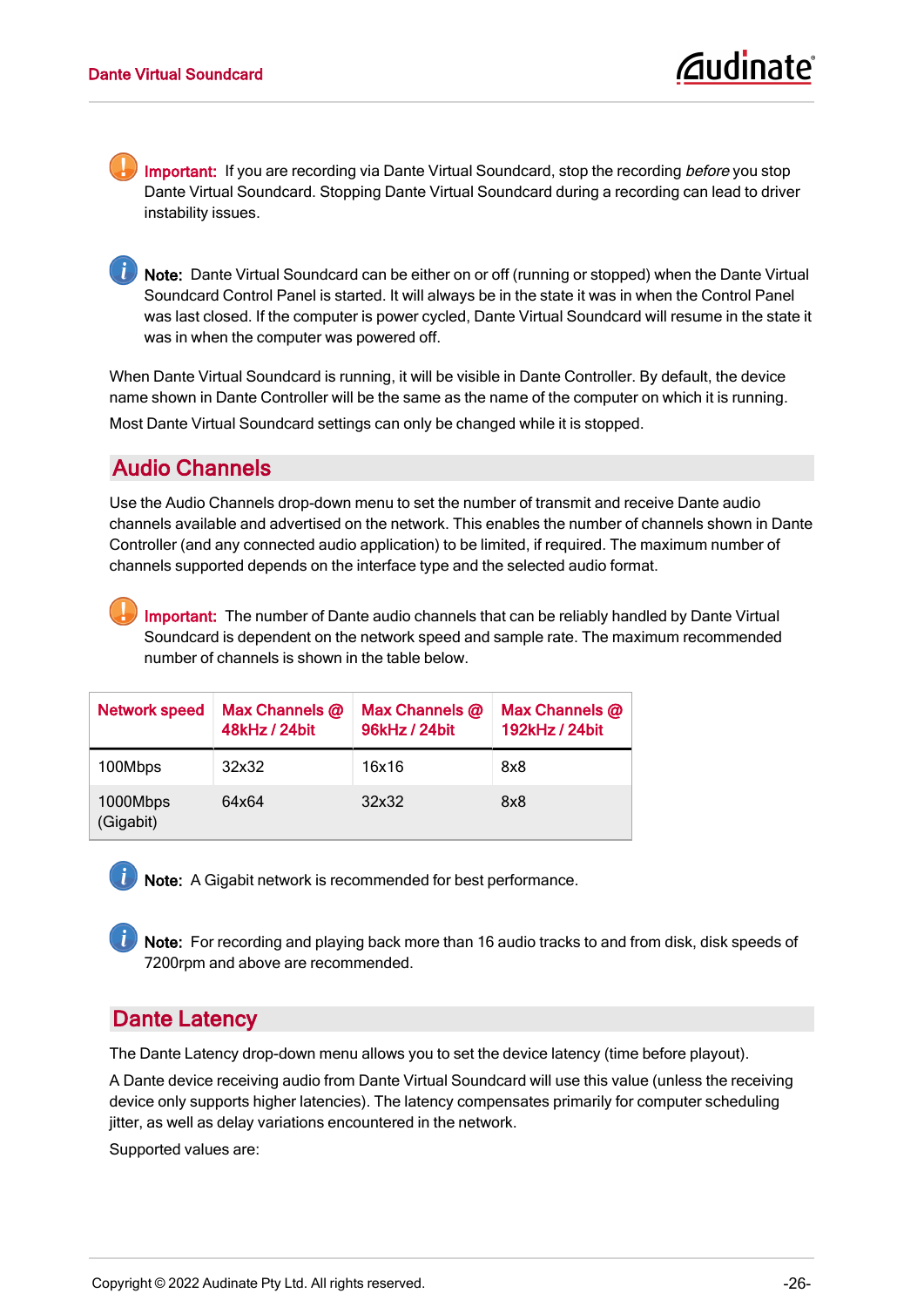- $-4ms$
- $-6ms$
- $10<sub>ms</sub>$

Latencies above 4ms are not supported at sample rates of 176.4 kHz or 192 kHz when transmitting to hardware devices running Dante firmware v3.7.x or earlier. In order to enable these latency settings for the higher sample rates, upgrade your Dante device firmware to v3.8.x or above. Please contact your device manufacturer for information about Dante firmware upgrades.

As a rule of thumb, 4ms can be used where Dante Virtual Soundcard is running on a high-spec computer with low scheduling jitter. Computers with poor scheduling performance may need to use the 10ms Dante Latency setting.

 $\mathbf{I}$ Note: If the Dante Latency setting is set too low to compensate for network delay variation and computer scheduling jitter, there is a risk of intermittent loss of audio.

#### <span id="page-27-0"></span>Network Interface

The Network Interface drop-down menu allows you to select the computer's network interface that Dante Virtual Soundcard will use to transmit and receive Dante audio.

The available entries will be all the wired Ethernet network interfaces currently enabled on the machine. For machines with only one Ethernet network interface enabled, there will only be one option available.

The IP address of the currently selected interface is displayed below the Network Status field.

Note: Dante Virtual Soundcard does not support wireless, Bluetooth or bridged Ethernet interfaces. On macOS, official Apple USB to Gigabit and Thunderbolt to Gigabit network adaptor cables are supported. Dante Virtual Soundcard on Windows functionally supports highperformance USB Ethernet adapters. However, it is the responsibility of the user to test their hardware prior to use in production environments.

Note: All Dante applications on the same computer have a shared understanding of the primary Dante interface. For example, if you have installed Dante Controller on the same PC as Dante Virtual Soundcard, and a new primary interface is selected from within Dante Controller, Dante Virtual Soundcard will automatically switch to the newly selected interface, and begin operating on that interface.

#### <span id="page-27-1"></span>Network Status

The Network Status value indicates the link speed of the computer's Ethernet network interface that is currently in use by Dante Virtual Soundcard. It can have the following values:

- 1Gbps (1 gigabit per second)
- 100Mbps (100 megabits per second)
- N/A (no Ethernet network detected)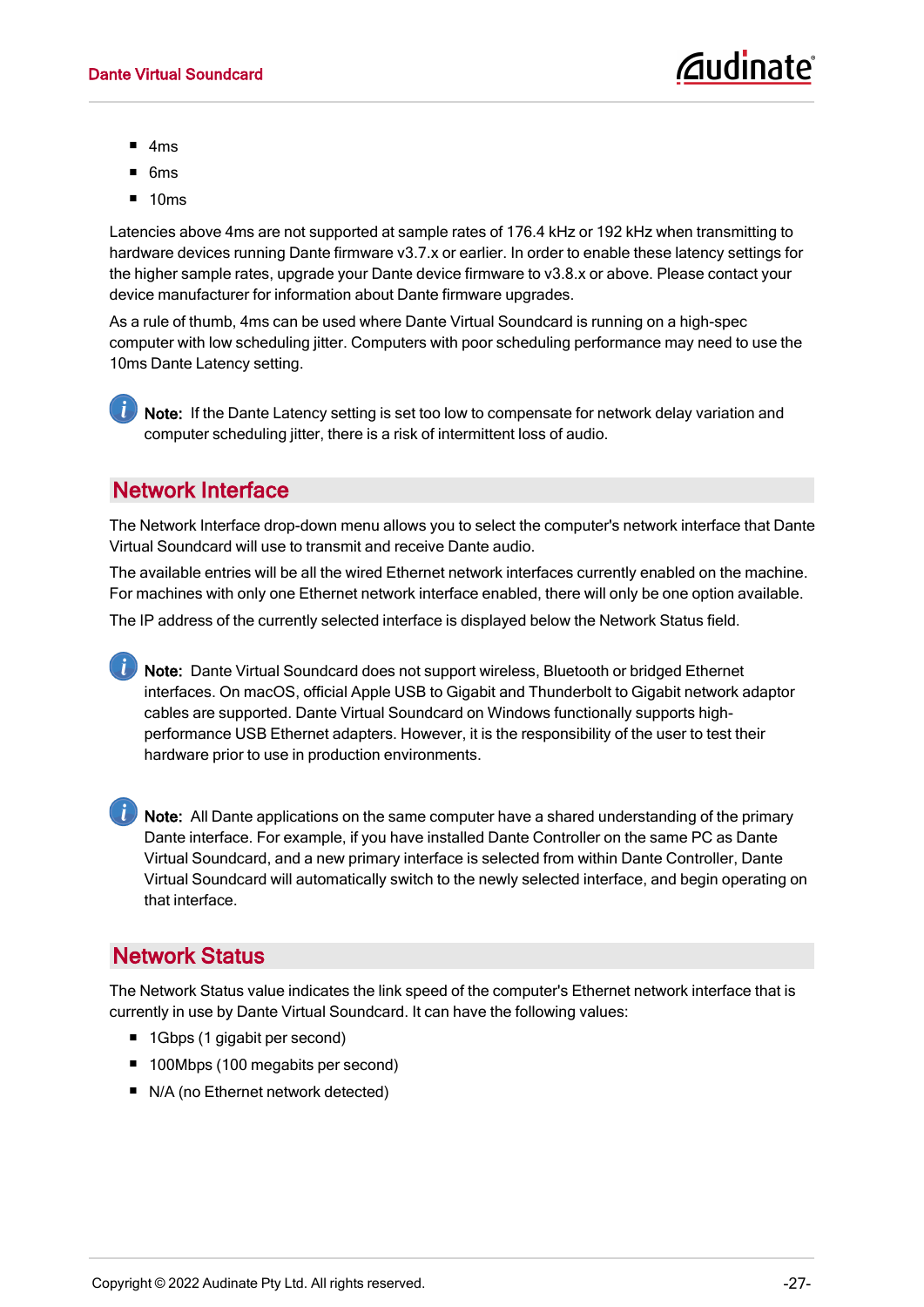# <span id="page-28-0"></span>Licensing Tab

The Licensing Tab allows you to see the status of the license you have, and if necessary allows you to enter a new license key and re-activate the Dante Virtual Soundcard. If you have a trial license, it will display the number of days remaining before the trial license expires.

| Dante Virtual Soundcard                     |                                              |       |                                          |                           | × |
|---------------------------------------------|----------------------------------------------|-------|------------------------------------------|---------------------------|---|
| Licensing<br>Settings                       | Device Lock   Domains                        |       | About                                    |                           |   |
| Licensed to Tyrell Corporation<br>XXXXX   - | $\overline{XXXX}$ -<br>$\overline{XXXX}$   - | XXXXX | <b>JUAXX</b><br>$\overline{\phantom{0}}$ | Get a License<br>Activate |   |
| @Dante®                                     |                                              |       |                                          | Stop                      |   |

<span id="page-28-1"></span>See Obtaining a Dante Virtual [Soundcard](#page-15-0) License for more details on the use of this tab.

# Device Lock Tab

The Device Lock Tab allows you to lock and unlock Dante Virtual Soundcard.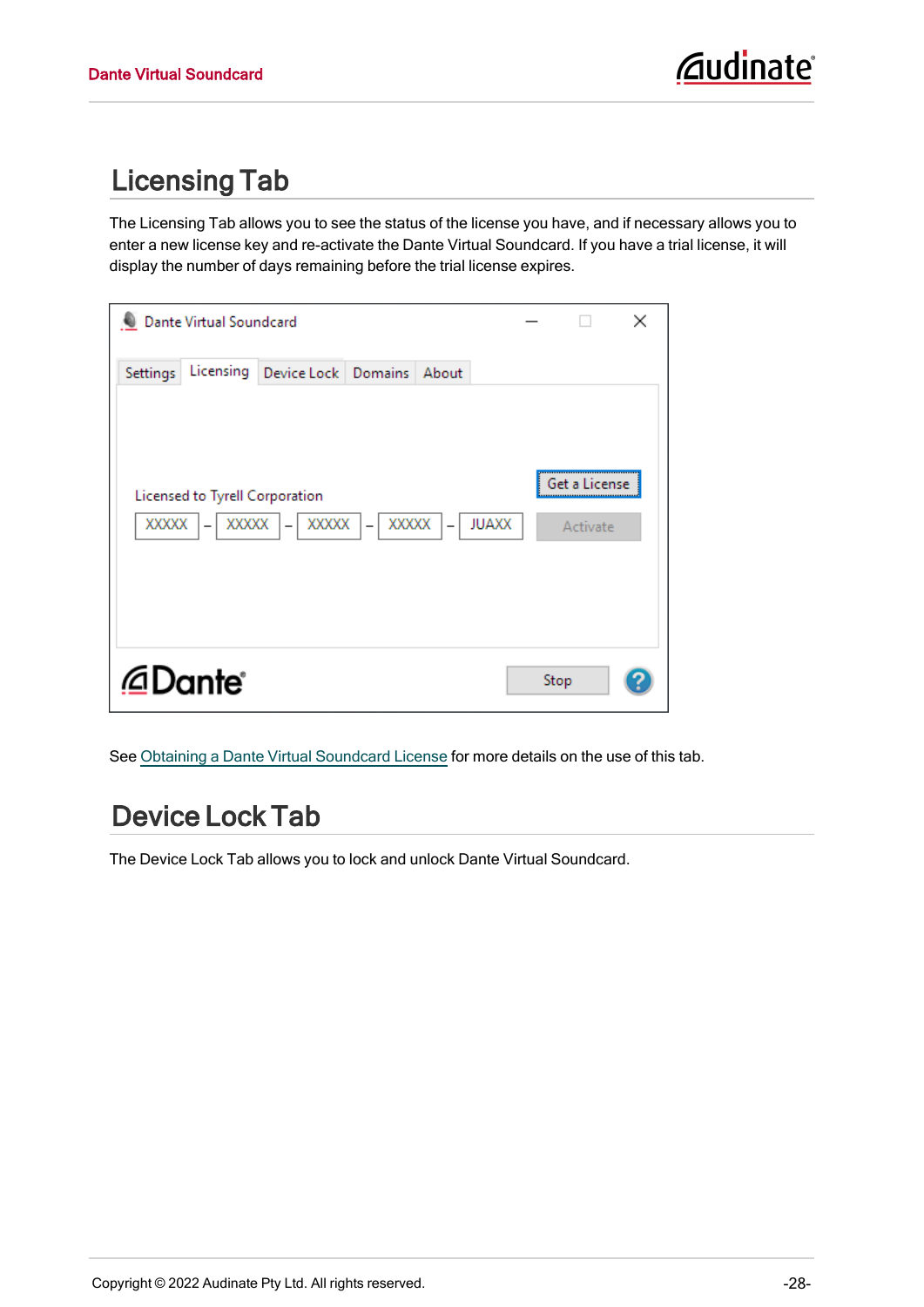| Dante Virtual Soundcard                                                                       |      | × |
|-----------------------------------------------------------------------------------------------|------|---|
| Device Lock Domains<br>Licensing<br>About<br>Settings                                         |      |   |
| DVS is unlocked.<br>Select a 4-digit PIN to lock this device.<br>PIN:<br>Confirm PIN:<br>Lock |      |   |
| @Dante®                                                                                       | Stop |   |

#### <span id="page-29-2"></span><span id="page-29-0"></span>About Device Lock

Device Lock is a Dante feature that allows you to lock and unlock supported Dante devices using a 4 digit PIN (Personal Identification Number).

When a device is locked, audio will continue to flow according to its existing subscriptions, but it cannot be configured or controlled over the network – its subscriptions and configuration settings become readonly. When Dante Virtual Soundcard is locked, you cannot use the control panel to change its settings.

To configure or control Dante Virtual Soundcard when it has been locked, you must first unlock it directly using the control panel, or remotely using the PIN with which it was locked.

#### <span id="page-29-1"></span>Locking Dante Virtual Soundcard

You can lock Dante Virtual Soundcard from the control panel using the Device Lock tab, or remotely using Dante Controller.

Refer to the Dante [Controller](http://dev.audinate.com/GA/dante-controller/userguide/webhelp/) user guide for more information about locking Dante devices remotely.

To lock Dante Virtual Soundcard directly from the control panel:

- 1. Select the Device Lock Tab.
- 2. Enter a 4-digit number in the PIN field.
- 3. Re-enter the PIN in the Confirm PIN field.
- 4. Click Lock.

The controls in the Settings Tab will become inactive, and you will be unable to remotely configure Dante Virtual Soundcard or change its subscriptions using Dante Controller.

When Dante Virtual Soundcard is locked, a red padlock icon is displayed in the Device Lock Tab: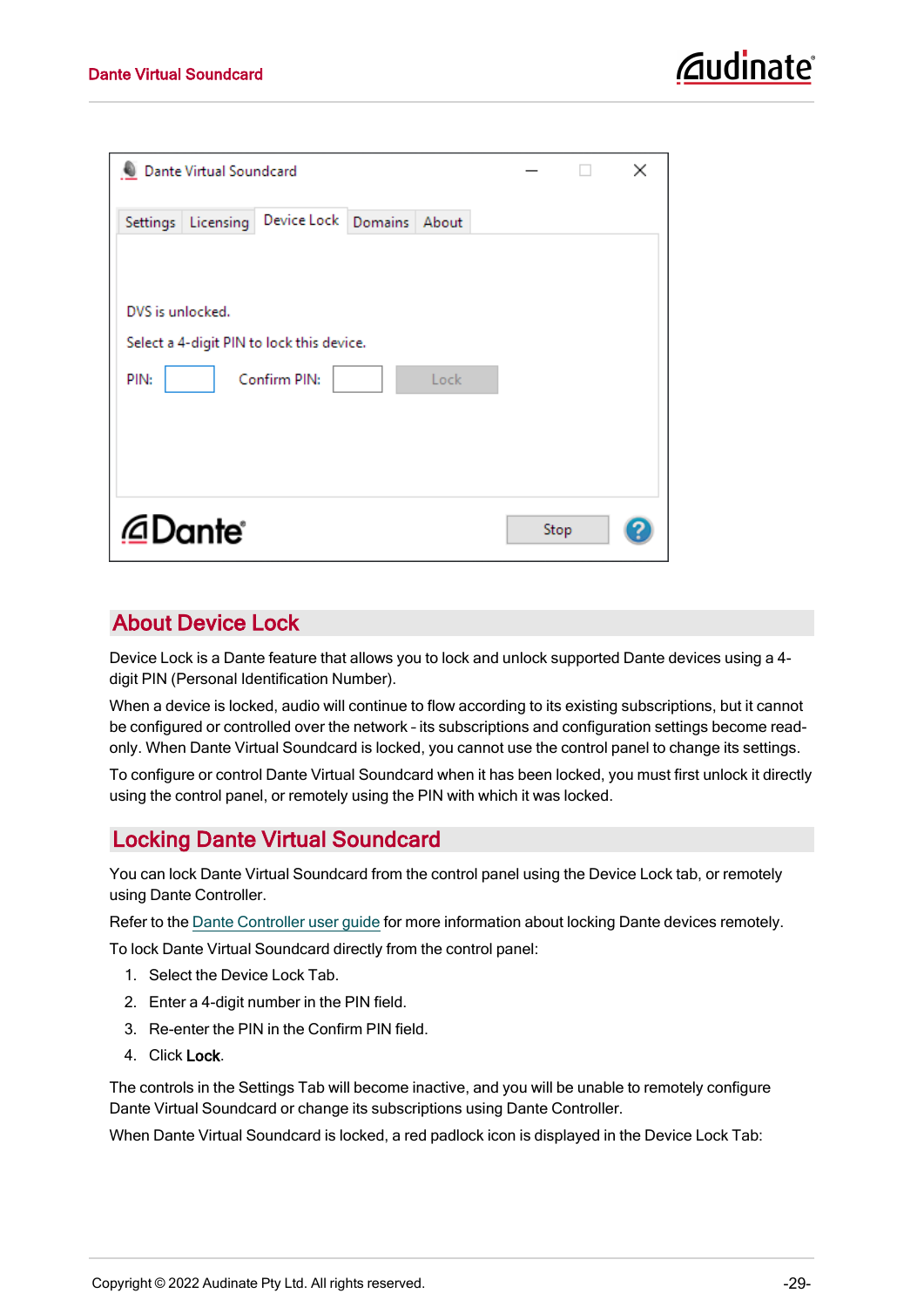| Dante Virtual Soundcard                                                                |      | × |
|----------------------------------------------------------------------------------------|------|---|
| Device Lock<br>Licensing<br>Domains<br>About<br>Settings                               |      |   |
| DVS is locked.<br>Unlock to make network impacting<br>Unlock<br>configuration changes. |      |   |
| @Dante®                                                                                | Stop |   |

You can also easily identify locked devices in Dante Controller.

Note: You cannot lock Dante Virtual Soundcard when it is [enrolled](#page-30-1) in a domain.

#### <span id="page-30-0"></span>Unlocking Dante Virtual Soundcard

You can unlock Dante Virtual Soundcard directly from the control panel (using the Device Lock tab), or remotely using Dante Controller.

Refer to the Dante [Controller](http://dev.audinate.com/GA/dante-controller/userguide/webhelp/) user guide for more information about unlocking Dante devices remotely.

To unlock Dante Virtual Soundcard directly from the control panel:

- 1. Select the Device Lock Tab.
- <span id="page-30-1"></span>2. Click Unlock.

 $\mathbf{d}$ 

### Domains Tab

When Dante Virtual Soundcard is enrolled in a Dante Domain Manager (DDM) system, the Domains tab displays the domain name and information about the DDM server.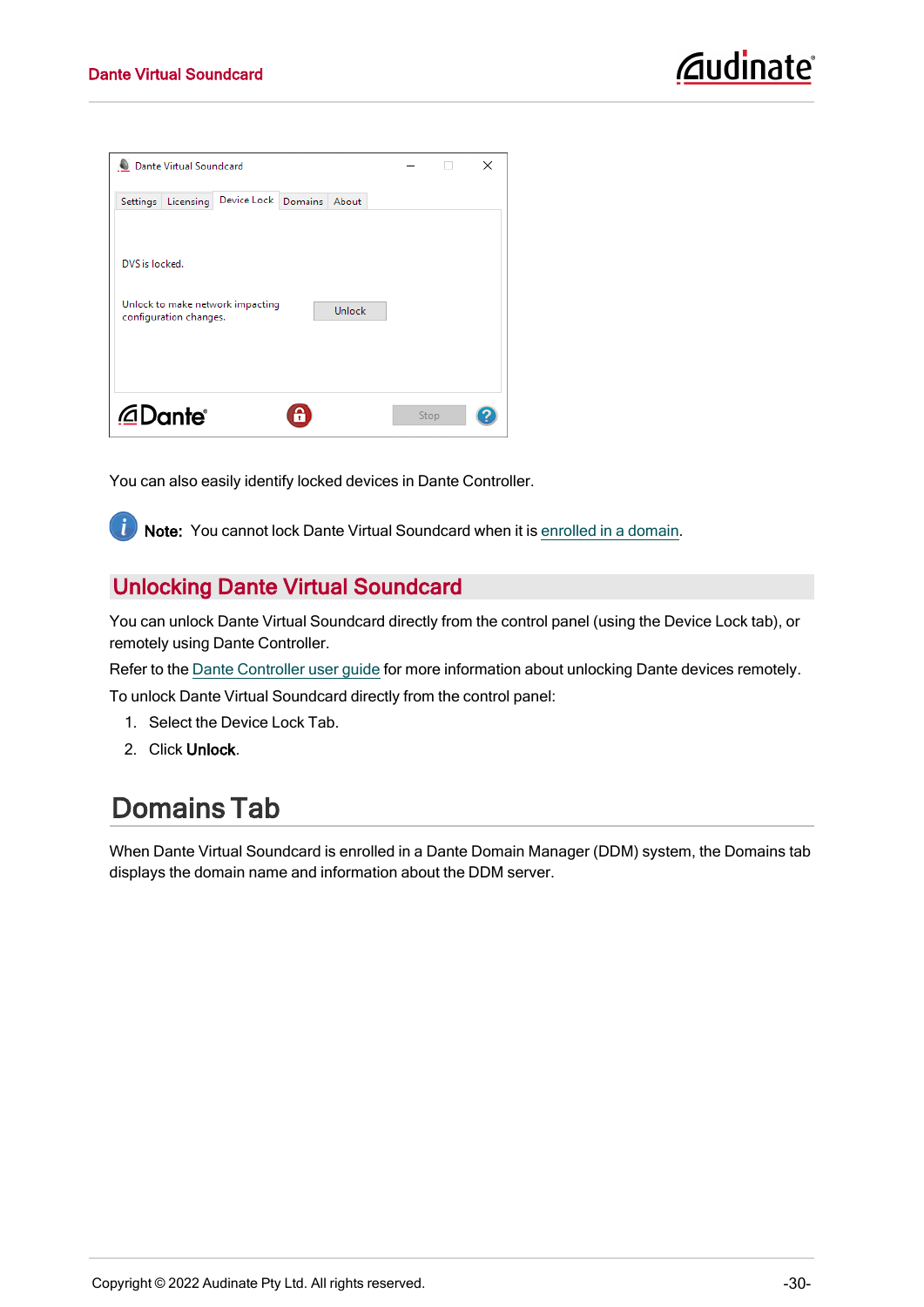| <b>Dante Virtual Soundcard</b>                                                       |      | $\times$ |
|--------------------------------------------------------------------------------------|------|----------|
| Settings   Licensing   Device Lock   Domains   About                                 |      |          |
| DVS-Record is enrolled and connected to a domain manager.<br>Domain Name: Auditorium |      |          |
| Dante Domain Manager Status:                                                         |      |          |
| Hostname: ddm_chandrila_senate                                                       |      |          |
| IP Address: 192.168.30.70                                                            |      |          |
| <b>Clear Domain Credentials</b>                                                      |      |          |
| @Dante®                                                                              | Stop |          |

When Dante Virtual Soundcard is enrolled, a domain icon is displayed at the bottom of the control panel on all tabs.

Refer to the Dante Domain Manager user guide for more information about Dante domains and enrolling devices.

**1** Note: You cannot [lock](#page-28-1) Dante Virtual Soundcard when it is enrolled in a domain.

If the DDM server is unavailable, a warning icon is displayed at the bottom of the control panel:



If the DDM administrator has blocked configuration of Dante Virtual Soundcard when it is enrolled in a domain, the control panel becomes read-only and this icon is displayed at the bottom of the control panel:



#### <span id="page-31-0"></span>Clear Domain Credentials

When Dante Virtual Soundcard is enrolled in a domain, it stores information locally about the domain and DDM server, so that it can automatically rejoin its domain when it is restarted. The Clear Domain Credentials button removes this information.

Use Clear Domain Credentials if you have moved the Dante Virtual Soundcard computer to a different network, or un-installed DDM, without first un-enrolling Dante Virtual Soundcard from its domain. This will ensure that Dante Virtual Soundcard can be automatically discovered when it is next connected to a DDM network.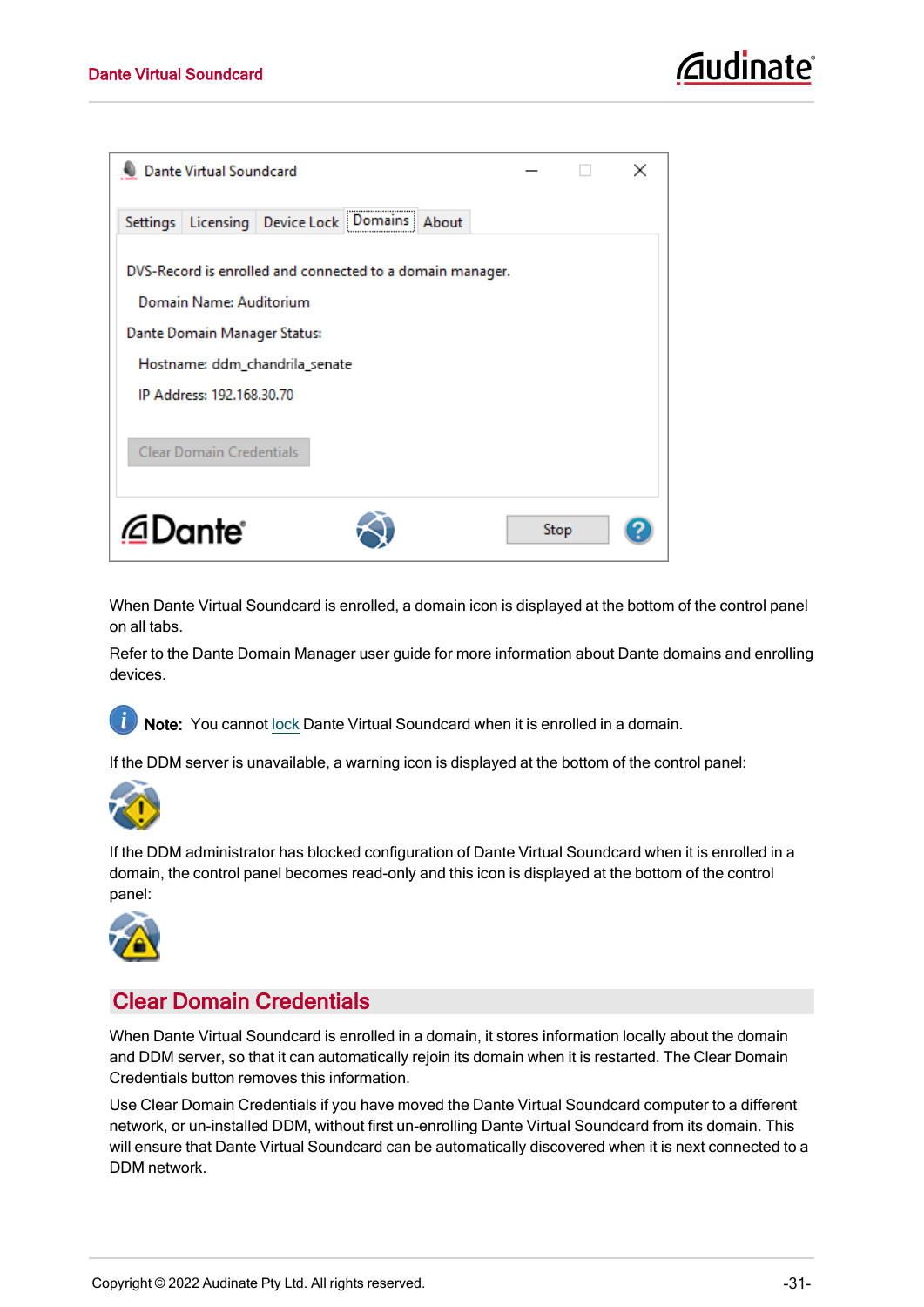# <span id="page-32-0"></span>About Tab

The About Tab displays:

- The version of Dante Virtual Soundcard that you have installed
- A hyperlink to open-source licenses relevant to the software (for reference only)
- Patent information
- A hyperlink to the end user license agreement
- A hyperlink to the Audinate website

| Dante Virtual Soundcard                                          | ×                        |
|------------------------------------------------------------------|--------------------------|
| About<br>Licensing   Device Lock   Domains<br>Settings           |                          |
| Dante Virtual Soundcard Version: 4.1.0.2                         |                          |
| Dante Virtual Soundcard uses open-source software.               |                          |
| For the associated licenses, go to: Software Licensing           |                          |
| This Audinate product is covered by US Patents 7747725, 9178927, |                          |
| 8171152. Other patents pending. www.audinate.com/patents         |                          |
| <b>End User License Agreement</b>                                |                          |
| Copyright © 2007-2019 Audinate Pty Ltd: www.audinate.com         |                          |
| Open Offline Help<br>Collect logs for support                    | <b>Check for Updates</b> |
| @Dante®                                                          | Start                    |



Note: On OS X / macOS, some options are available from the application menu instead.

The About tab also allows you to:

■ Open offline help. The offline help is a locally-installed PDF of the user guide, which may not be

the latest version - use the help button  $\Omega$  to view the latest online HTML version of the user guide (requires an Internet connection).

- Collect logs for support. You should not use this feature unless instructed to do so by Audinate Technical Support.
- Check for updates. If a new version is available, you can download it to your hard drive and install it from there.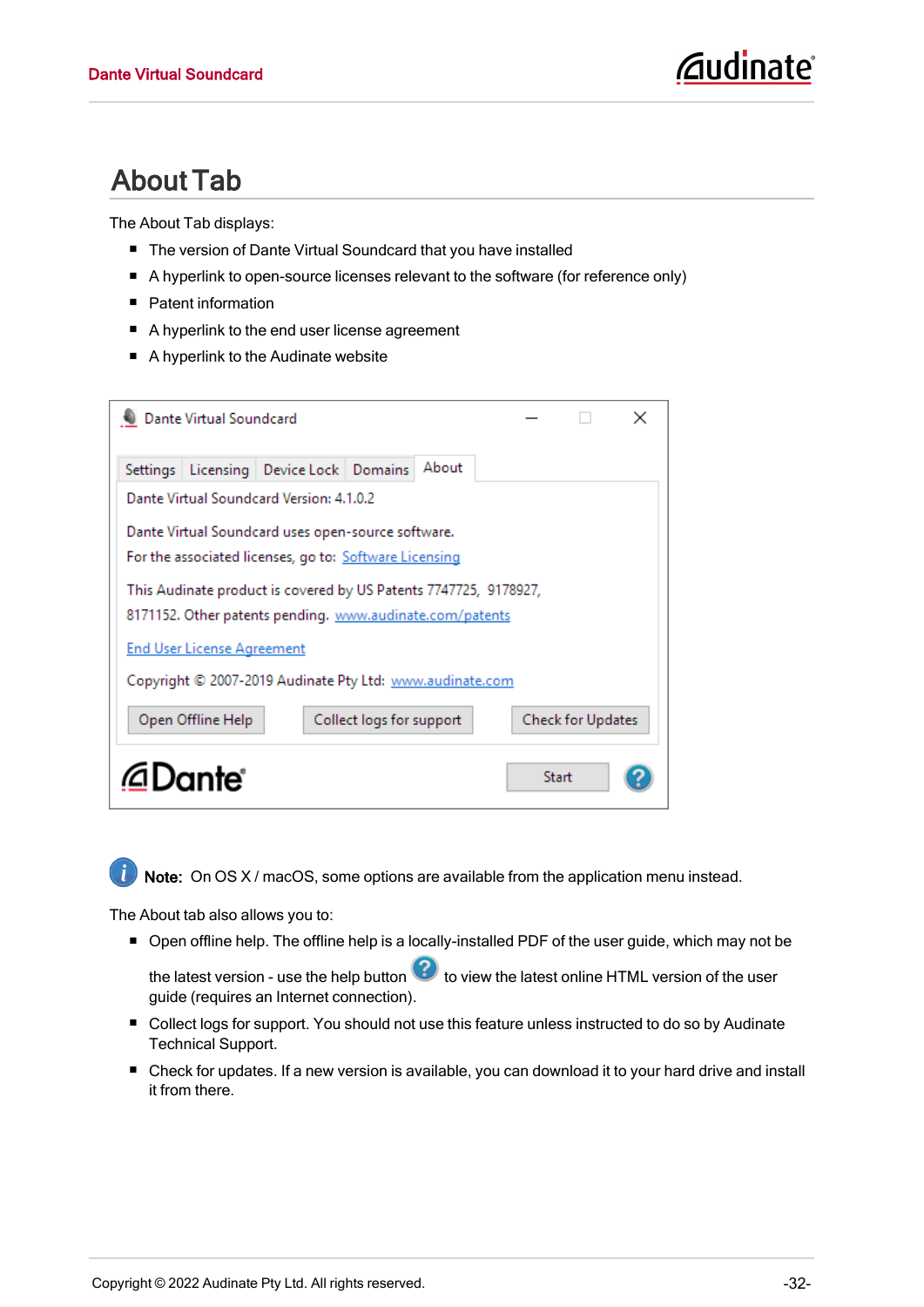# <span id="page-33-0"></span>Using Dante Virtual Soundcard with an Audio Application

### <span id="page-33-1"></span>Important Notes

Dante Virtual Soundcard acts in a very similar way to a hardware soundcard.

 $\ket{t}$ Note: Make sure that you start Dante Virtual Soundcard with the settings you require before you start your audio application.

Note: Digital Audio Workstations (DAWs) treat Dante Virtual Soundcard like any other ASIO (Windows), WDM (Windows) or Core Audio (macOS) device. For support information about using audio devices (including Dante Virtual Soundcard) with your DAW, please use the support services provided by the manufacturer of your DAW.

# <span id="page-33-2"></span>Choosing an Audio Application

Dante Virtual Soundcard acts like a standard Core Audio device in a macOS machine, and like an ASIO or WDM sound device in a PC running Windows.

#### <span id="page-33-3"></span>ASIO for Windows

In ASIO mode, Dante Virtual Soundcard is compatible with audio applications that support the ASIO standard. This is the interface preferred by most pro audio Windows applications, such as Cubase, Pro Tools and Ableton Live.

#### <span id="page-33-4"></span>WDM for Windows

In WDM mode, Dante Virtual Soundcard supports common audio applications available for Windows, such as Windows Media Player, iTunes and Skype.

#### <span id="page-33-5"></span>Core Audio macOS

The Core Audio interface is used by almost all audio applications available for macOS. This allows you to use Dante Virtual Soundcard with applications ranging from professional audio applications such as Logic, to media players such as iTunes.

# <span id="page-33-6"></span>Choosing Dante Virtual Soundcard as your Audio Interface

Audio applications generally provide a mechanism for selecting the sound card that they will use. Before configuring the application to use Dante Virtual Soundcard as its audio interface, make sure you have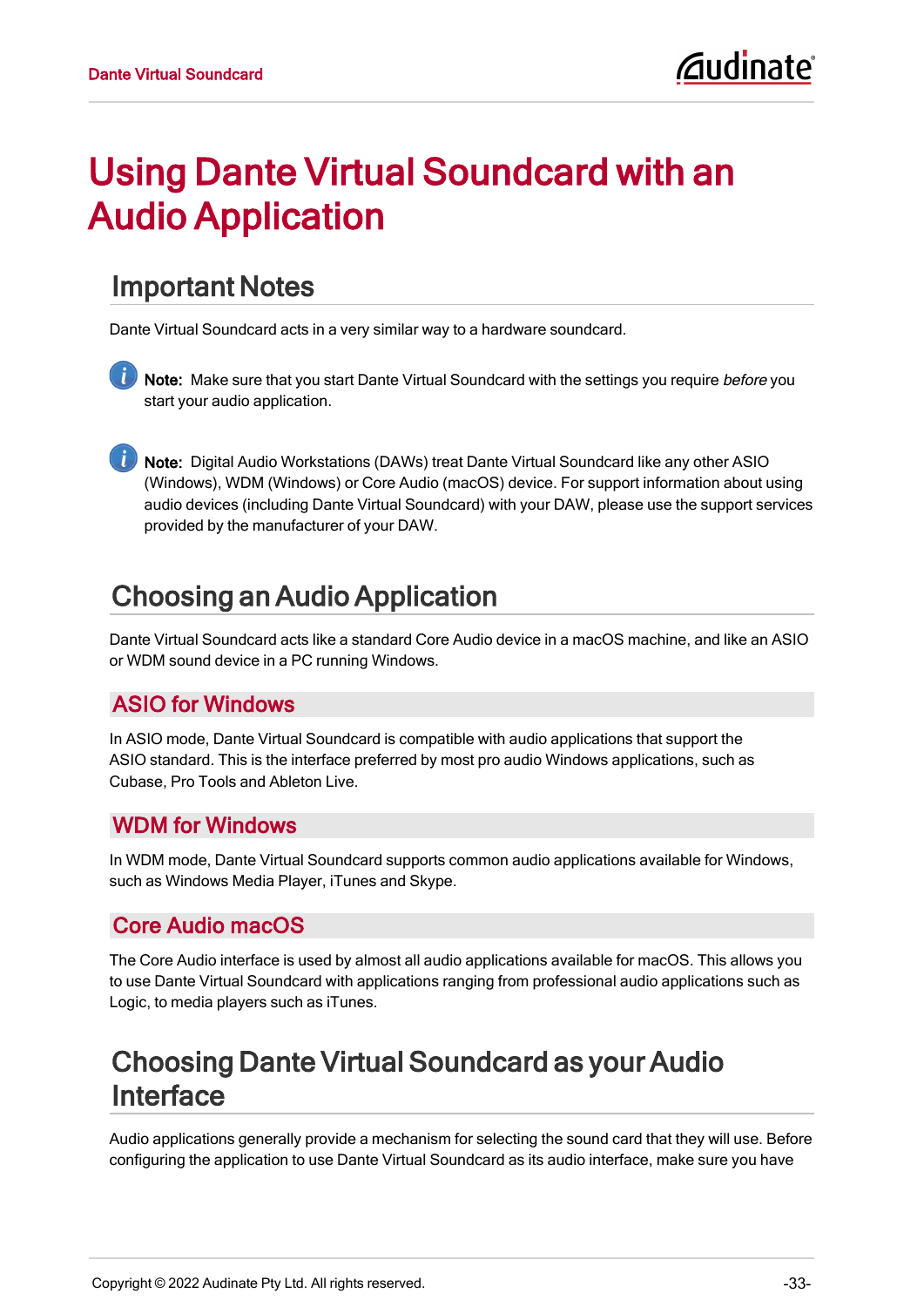started Dante Virtual Soundcard with the required settings (and in Windows, with the correct interface mode selected - ASIO or WDM).

#### <span id="page-34-1"></span><span id="page-34-0"></span>Choosing DVS as your Audio Interface - Windows

#### ASIO

Select and configure Dante Virtual Soundcard as your audio interface from within the audio application. It should appear as 'Dante Virtual Soundcard' in the list of available soundcards. Note that if 'Dante Virtual Soundcard' does not appear in the list of available soundcards, it is either not running, or not operating correctly.

<span id="page-34-2"></span>Use the [Options](#page-22-1) button to configure options such as buffer size, latency and channel count.

#### WDM

Dante Virtual Soundcard supports 16 channels (8 stereo pairs) in WDM mode. Each stereo pair appears as an independent selectable audio device in any relevant Windows and supporting application dialogs.

#### How Dante Virtual Soundcard appears in the Windows Sound Playback options

| <b>3</b> Sound | ×                                                             |
|----------------|---------------------------------------------------------------|
| Playback       | Recording Sounds Communications                               |
|                | Select a playback device below to modify its settings:        |
|                | DVS Transmit 1-2<br>Dante Virtual Soundcard<br>Default Device |
|                | DVS Transmit 3-4<br><b>Dante Virtual Soundcard</b><br>Ready   |
|                | DVS Transmit 5-6<br>Dante Virtual Soundcard<br>Ready          |
|                | DVS Transmit 7-8<br>Dante Virtual Soundcard<br>Ready          |
|                | DVS Transmit 9-10<br>Dante Virtual Soundcard<br>Ready         |
| Configure      | $Set$ Default $\blacktriangledown$<br>Properties              |
|                | Cancel<br>OK<br>Apply                                         |

#### <span id="page-34-3"></span>Windows Audio Shared Mode

<span id="page-34-4"></span>Windows allows applications to share audio interfaces.

If applications with differing sample rates share an audio interface, their sample rates are automatically brought into line by Windows, so it can mix the audio streams. This will result in sample rate conversion on one of the audio streams, which can adversely affect audio quality.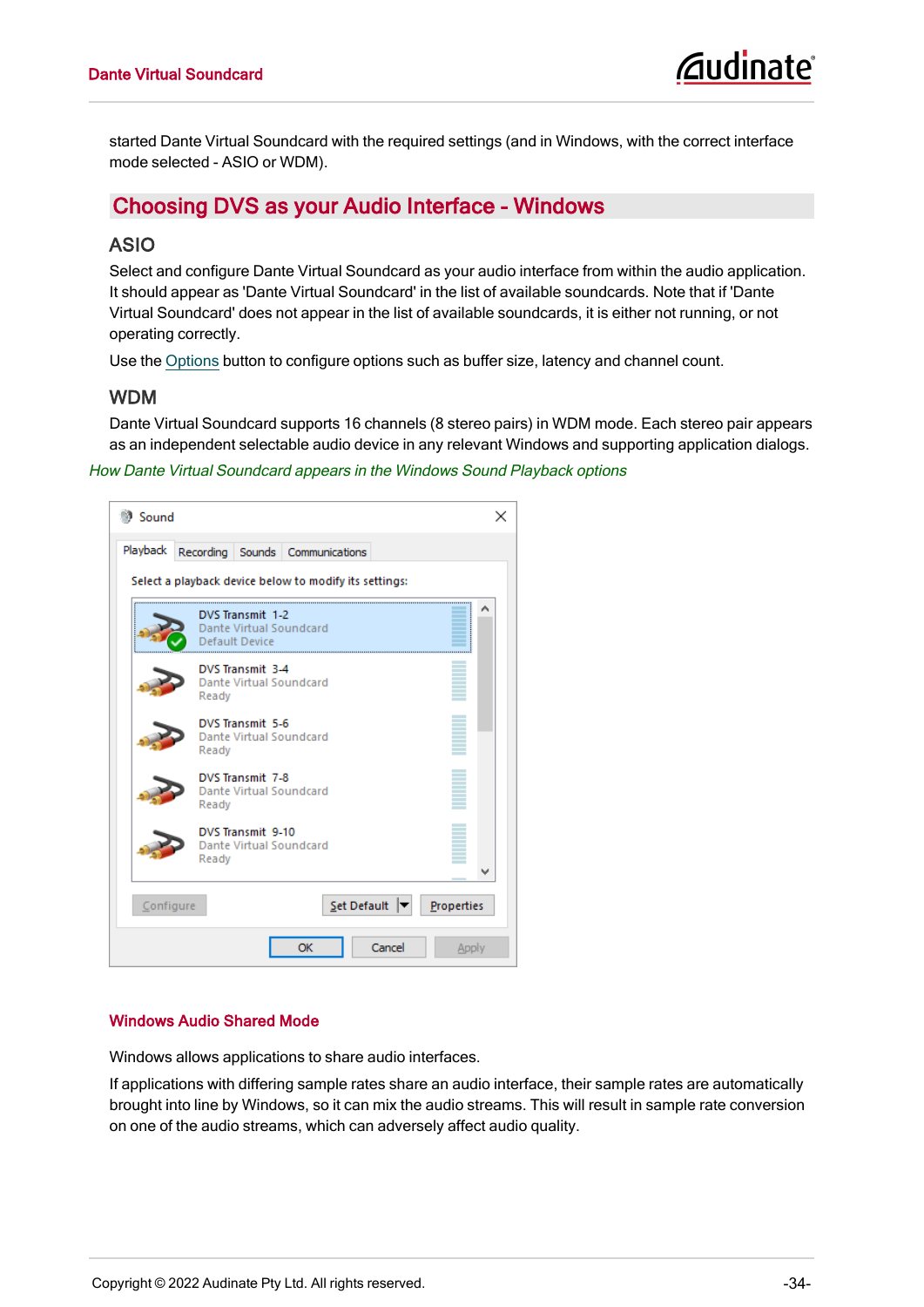<span id="page-35-1"></span>To prevent Windows performing sample rate conversion on Dante Virtual Soundcard audio, the 'Shared Mode' default format for all Dante Virtual Soundcard channels must match the sample rate currently selected on the Dante Virtual Soundcard control panel.

In Windows 10 and 11, you will need to manually specify the default shared mode format for the device.

- 1. Open the Windows Sound options dialog (Start > Control Panel > Sound).
- 2. With the Playback tab selected, double-click the 'DVS Transmit 1-2' entry in the interface list. The 'DVS Transmit 1-2 Properties' dialog is displayed.

| DVS Transmit 1-2 Properties                                                   | ×            |
|-------------------------------------------------------------------------------|--------------|
| General<br>Levels Advanced Spatial sound<br>DVS Transmit 1-2<br>Change Icon   |              |
| <b>Controller Information</b><br>Properties<br><b>Dante Virtual Soundcard</b> |              |
| Audinate Pty Ltd<br><b>Jack Information</b><br><b>Rear Panel</b>              |              |
|                                                                               |              |
| Use this device (enable)<br>Device usage:                                     | $\checkmark$ |
| Cancel<br>OK<br><b>Apply</b>                                                  |              |

- 3. Select the Advanced tab.
- 4. Set the Default Format to the required setting.
- 5. Click OK.
- 6. Repeat for all Dante Virtual Soundcard stereo pairs.
- 7. Repeat again for the Recording tab.
- <span id="page-35-0"></span>8. Click OK.

#### Choosing DVS as your Audio Interface - macOS

You will need to set Dante Virtual Soundcard as the system's default soundcard in order to use applications like iTunes. More sophisticated audio applications such as Logic allow you to select the soundcard from within the application itself.

For applications which allow a soundcard to be selected, choose 'Dante Virtual Soundcard' from the list of available soundcards for both input and output. Note that if 'Dante Virtual Soundcard' does not appear in the list of available soundcards, it is either not running, or not operating correctly.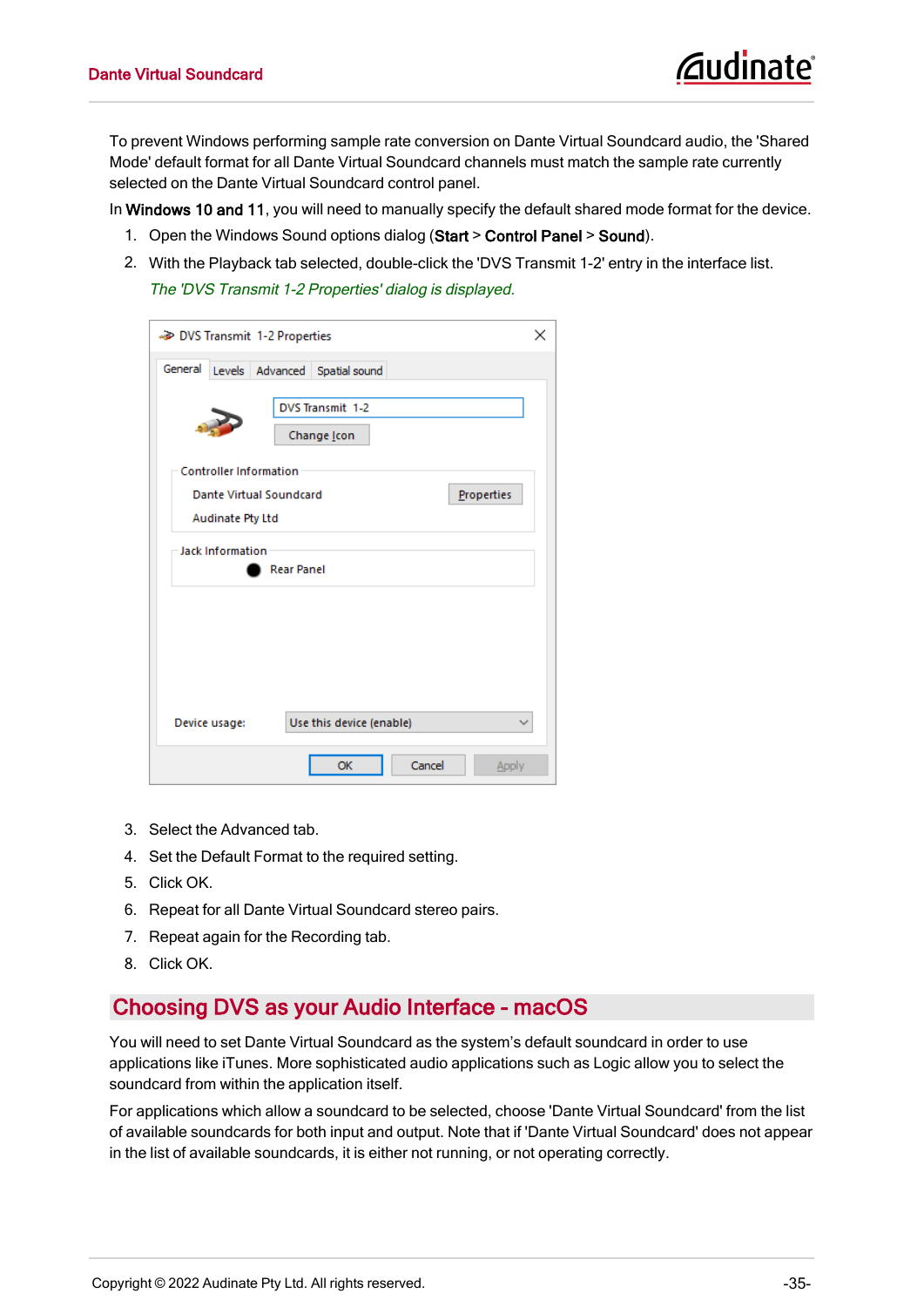For applications which do not have a mechanism to select a soundcard from within the application, the System Preferences panel must be used to configure the default sound output and input settings as shown in the following screens:



Figure 3 - Configuring Sound on macOS – System Preferences

|                                   | Sound                                                  |                   |
|-----------------------------------|--------------------------------------------------------|-------------------|
| Show All                          | Q                                                      |                   |
| Choose a device for sound input   | <b>Sound Effects</b><br>Output<br>Input                |                   |
| Name                              | Type                                                   |                   |
| Line In                           | <b>Built-in Input</b>                                  |                   |
| Dante Virtual Soundcard           |                                                        |                   |
|                                   |                                                        |                   |
|                                   |                                                        |                   |
| Settings for the selected device: |                                                        |                   |
|                                   | The selected device has no input controls              |                   |
|                                   | Input level: 000000000000000                           |                   |
|                                   |                                                        | $\left( 7\right)$ |
| Output volume:                    | Mute<br>=()<br>$\mathbb{R}$<br>Show volume in menu bar |                   |

Figure 4 - Configuring Sound on macOS – Input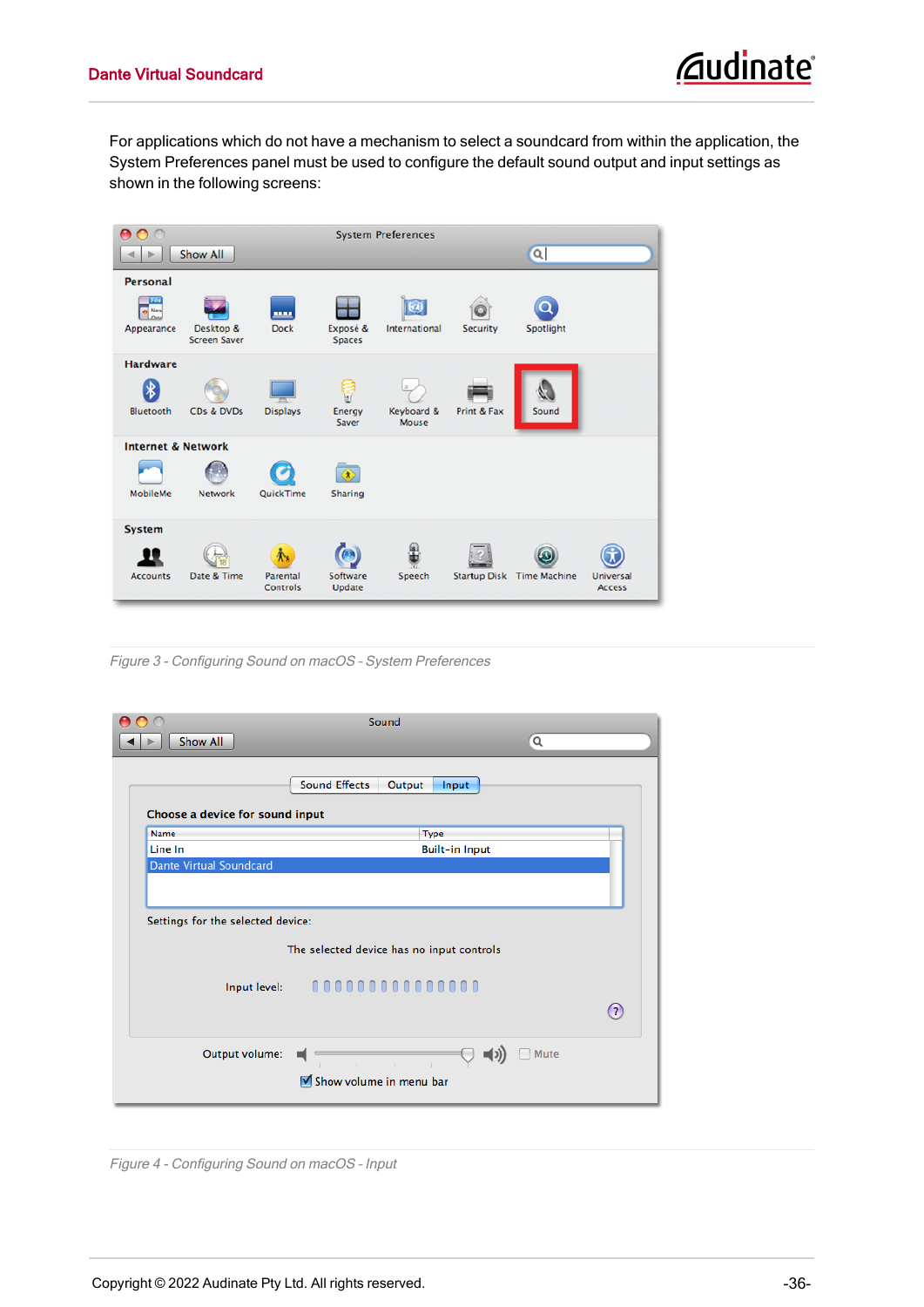|                                   | Sound                                      |                   |
|-----------------------------------|--------------------------------------------|-------------------|
| <b>Show All</b>                   |                                            | $\alpha$          |
|                                   |                                            |                   |
|                                   | <b>Sound Effects</b><br>Output<br>Input    |                   |
| Choose a device for sound output  |                                            |                   |
| Name                              | Type                                       |                   |
| <b>Internal Speakers</b>          | <b>Built-in Output</b>                     |                   |
| Dante Virtual Soundcard           |                                            |                   |
|                                   |                                            |                   |
|                                   |                                            |                   |
| Settings for the selected device: |                                            |                   |
|                                   |                                            |                   |
|                                   | The selected device has no output controls |                   |
|                                   |                                            |                   |
|                                   |                                            |                   |
|                                   |                                            |                   |
|                                   |                                            | $\left( 7\right)$ |
|                                   |                                            |                   |
| Output volume:                    |                                            | Mute              |
|                                   | $\Phi$                                     |                   |
|                                   | Show volume in menu bar                    |                   |
|                                   |                                            |                   |

Figure 5 - Configuring Sound on macOS – Output

The system sound effects should be sent to the built-in speakers rather than Dante, so that they don't interfere with the audio travelling over the network:

|                        |                                                                | Sound                             |                                      |               |         |
|------------------------|----------------------------------------------------------------|-----------------------------------|--------------------------------------|---------------|---------|
| <b>Show All</b>        |                                                                |                                   |                                      | $\alpha$      |         |
|                        |                                                                |                                   |                                      |               |         |
|                        | <b>Sound Effects</b>                                           | Output                            | Input                                |               |         |
| Select an alert sound: |                                                                |                                   |                                      |               |         |
| Name                   |                                                                |                                   | Type                                 |               |         |
| Basso                  |                                                                |                                   | <b>Built-in</b>                      |               |         |
| Blow                   |                                                                |                                   | <b>Built-in</b>                      |               |         |
| <b>Bottle</b>          |                                                                |                                   | <b>Built-in</b>                      |               |         |
| Frog                   |                                                                |                                   | <b>Built-in</b>                      |               | ۰       |
|                        | Play sound effects through: Internal Speakers<br>Alert volume: |                                   | ٠                                    |               |         |
|                        |                                                                | Play user interface sound effects |                                      |               |         |
|                        |                                                                |                                   | Play feedback when volume is changed |               |         |
|                        |                                                                | Play Front Row sound effects      |                                      |               | $\odot$ |
|                        | Output volume:                                                 |                                   |                                      | <b>√</b> Mute |         |
|                        |                                                                | Show volume in menu bar           |                                      |               |         |
|                        |                                                                |                                   |                                      |               |         |

Figure 6 - Configuring Sound on macOS – Internal Speakers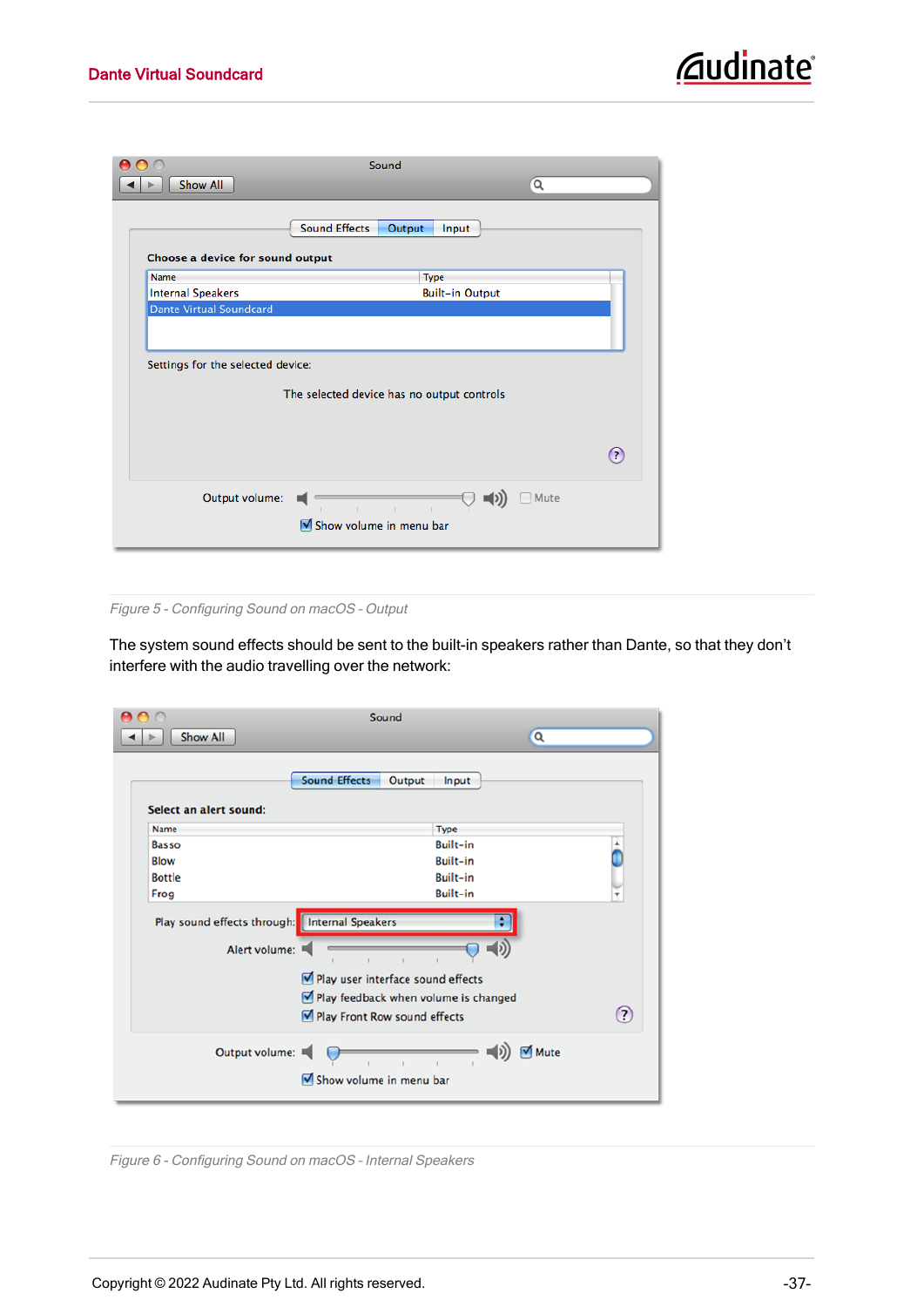# <span id="page-38-0"></span>Troubleshooting

### <span id="page-38-1"></span>Possible Messages on Startup

| <b>Error Message</b>                                                                                                                                                         | <b>Meaning &amp; Actions</b>                                                                                                                                                                                                                                                                                                                                                                                                        |
|------------------------------------------------------------------------------------------------------------------------------------------------------------------------------|-------------------------------------------------------------------------------------------------------------------------------------------------------------------------------------------------------------------------------------------------------------------------------------------------------------------------------------------------------------------------------------------------------------------------------------|
| System clock has gone backwards since<br>DVS was last run                                                                                                                    | Meaning:<br>The standard licensing mechanism used in Dante Virtual<br>Soundcard checks whether the system clock has been set<br>backwards to detect deliberate attempts at license fraud.<br>Action:<br>If you still have a valid Dante Virtual Soundcard License ID,<br>you can uninstall Dante Virtual Soundcard, then reinstall<br>and use your License ID to reactivate.                                                        |
| The DVS Manager service is not available,<br>please try again in a few minutes                                                                                               | Meaning:<br>On some computers, system services may take a long time<br>to start when the computer is rebooted and you may be<br>able to log in and open the Dante Virtual Soundcard<br>Control Panel before all required services are available.<br>Action:<br>To resolve this, please wait a few minutes to allow the<br>services to start and try again. The Dante Virtual<br>Soundcard Control Panel should then start normally. |
| Dante Virtual Soundcard has detected that<br>Dante Via is currently active on this<br>computer. Please stop Dante Via before<br>launching Dante Virtual Soundcard.<br>(1280) | Meaning:<br>Dante Virtual Soundcard and Dante Via cannot be used<br>simultaneously.<br>Action:<br>Stop Dante Via before starting Dante Virtual Soundcard.                                                                                                                                                                                                                                                                           |

# <span id="page-38-3"></span><span id="page-38-2"></span>Possible Messages During Operation

<span id="page-38-4"></span>

| <b>Error Message</b>                                                              | <b>Meaning &amp; Actions</b>                                                                                                                                                                                            |
|-----------------------------------------------------------------------------------|-------------------------------------------------------------------------------------------------------------------------------------------------------------------------------------------------------------------------|
| The DVS Manager service is not<br>available, please try again in a<br>few minutes | Meaning:<br>On some computers, system services including the DVS Manager<br>service may not recover from a System Suspend or Hibernate.<br>Action:<br>To resolve this, please exit Dante Virtual Soundcard and restart. |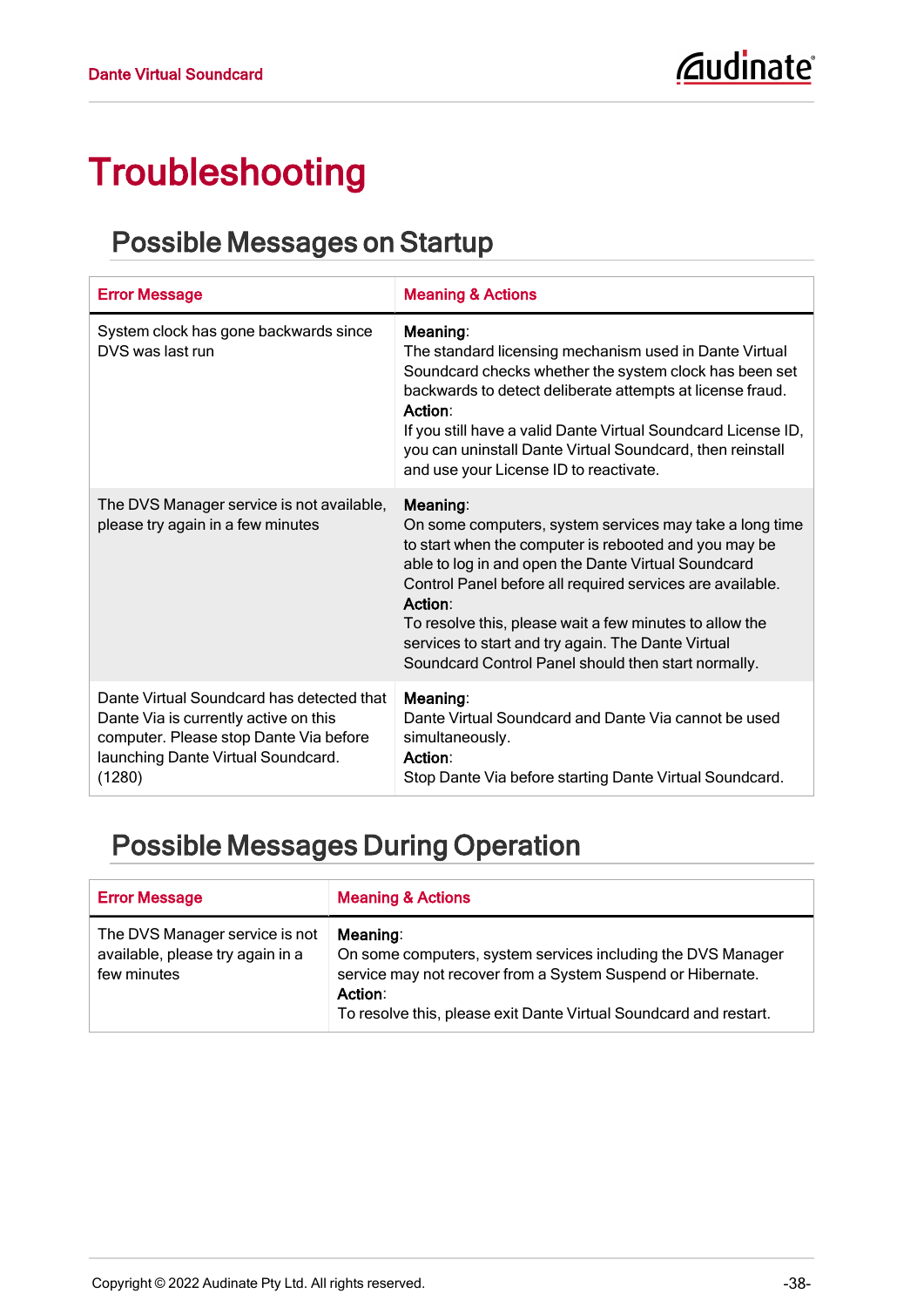<span id="page-39-1"></span>

| <b>Error Message</b>                          | <b>Meaning &amp; Actions</b>                                                                                                                                       |
|-----------------------------------------------|--------------------------------------------------------------------------------------------------------------------------------------------------------------------|
| Connecting to the<br>DVS Manager. Please wait | Meaning:<br>The Dante Virtual Soundcard Manager service is stopped or<br>unavailable, and the control panel is attempting to reconnect to it.<br>Action:           |
|                                               | If automatic reconnection doesn't occur within 15 seconds, restart<br>the Dante Virtual Soundcard Manager service, or exit and restart<br>Dante Virtual Soundcard. |

# <span id="page-39-0"></span>Possible Messages During Licensing

| <b>Error Message</b>                                         | <b>Meaning &amp; Actions</b>                                                                                                                                                                                                                                                                                          |
|--------------------------------------------------------------|-----------------------------------------------------------------------------------------------------------------------------------------------------------------------------------------------------------------------------------------------------------------------------------------------------------------------|
| The licensing server<br>couldn't be found                    | Meaning:<br>Dante Virtual Soundcard could not find the IP address of the Audinate<br>Licensing Server. Likely to be caused by local network DNS failure or<br>Proxy settings.<br>Action:<br>Wait and try again in case the issue is temporary. If the problem persists<br>please talk to your local IT support staff. |
| Communication error<br>while contacting server               | Meaning:<br>Dante Virtual Soundcard could not make a network connection to the<br>Audinate Licensing Server. Likely to be due to either network or local proxy<br>settings.<br>Action:<br>Wait and try again in case the issue is temporary. If the problem persists<br>please talk to your local IT support staff.   |
| DVS is not licensed for use<br>via terminal server           | Meaning:<br>Dante Virtual Soundcard is not supported and will not activate on a<br>Windows PC with Terminal Services (Remote Desktop) running.<br>Action:<br>Deactivate Terminal Services on the PC.                                                                                                                  |
| DVS is not licensed for use<br>on virtual machines           | Meaning:<br>Dante Virtual Soundcard is not supported and will not activate if it is<br>installed on a Virtual Machine.<br>Action:<br>You will need to install Dante Virtual Soundcard on a computer with a<br>standard Windows or macOS operating system install.                                                     |
| The license server has no<br>knowledge of license ID<br>XXXX | Meaning:<br>The License ID that has been entered is not a known Dante Virtual<br>Soundcard License ID.<br>Action:<br>Check to make sure a valid Dante Virtual Soundcard License ID has been<br>entered, and not a different product serial number.                                                                    |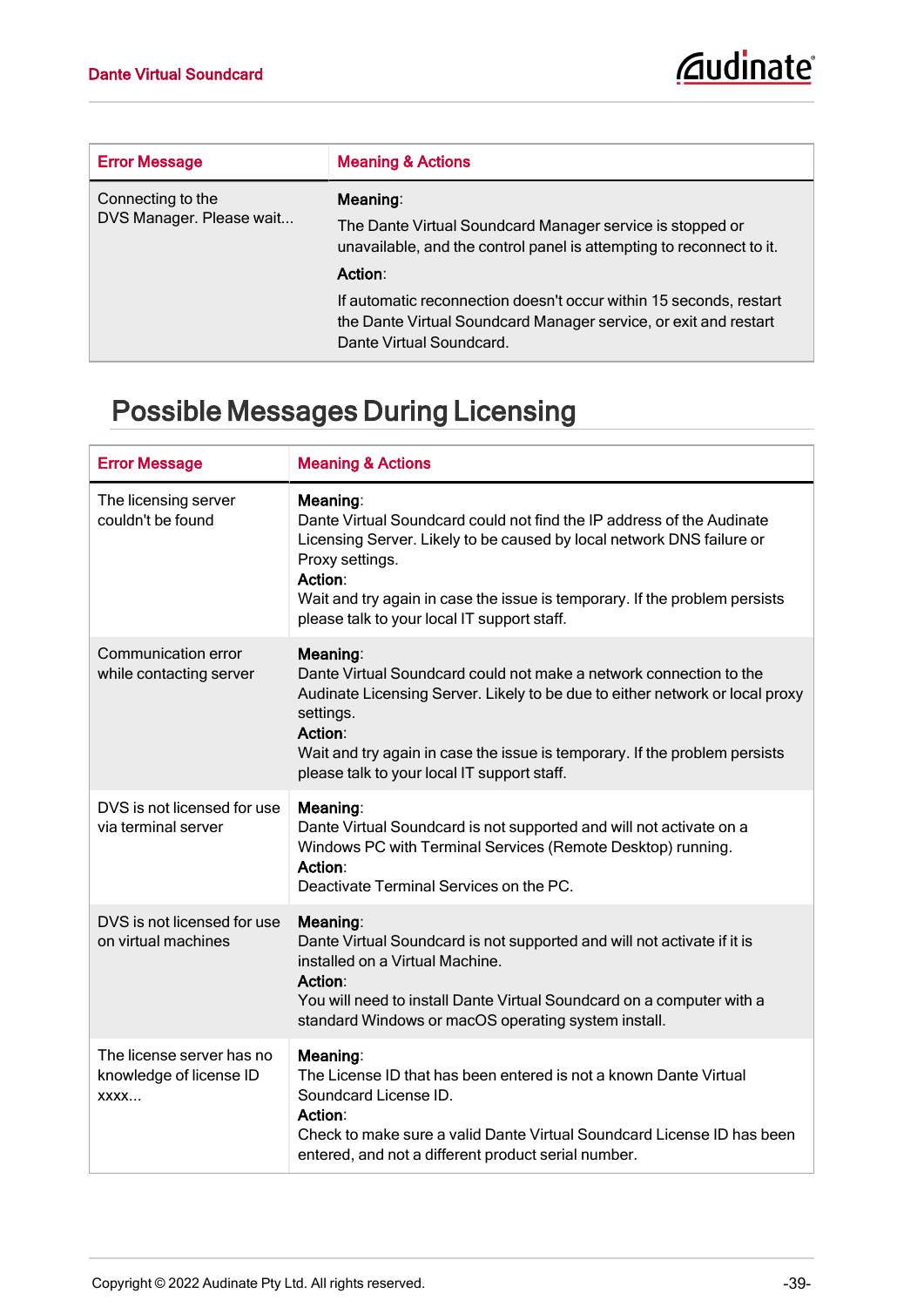| <b>Error Message</b>                             | <b>Meaning &amp; Actions</b>                                                                                                                   |
|--------------------------------------------------|------------------------------------------------------------------------------------------------------------------------------------------------|
| The license has been<br>activated too many times | Meaning:<br>A Dante Virtual Soundcard License can only be activated a limited number<br>of times, and this activation limit has been exceeded. |

# <span id="page-40-0"></span>Further Dante Troubleshooting

The Dante [Controller](http://dev.audinate.com/GA/dante-controller/userguide/webhelp/) User Guide and the [Dante](https://www.audinate.com/resources/faqs) FAQs contain further information regarding troubleshooting issues you may be experiencing with Dante software and network configuration and operation.

<span id="page-40-1"></span>On Windows, if you are experiencing latency problems or dropped audio (especially at higher sample rates), you may need to adjust Flow Control and Interrupt Moderation for your network adaptor. See [www.audinate.com/faq/how-can-i-tune-windows-pc-best-audio-performance](https://www.audinate.com/faq/how-can-i-tune-windows-pc-best-audio-performance) for more information.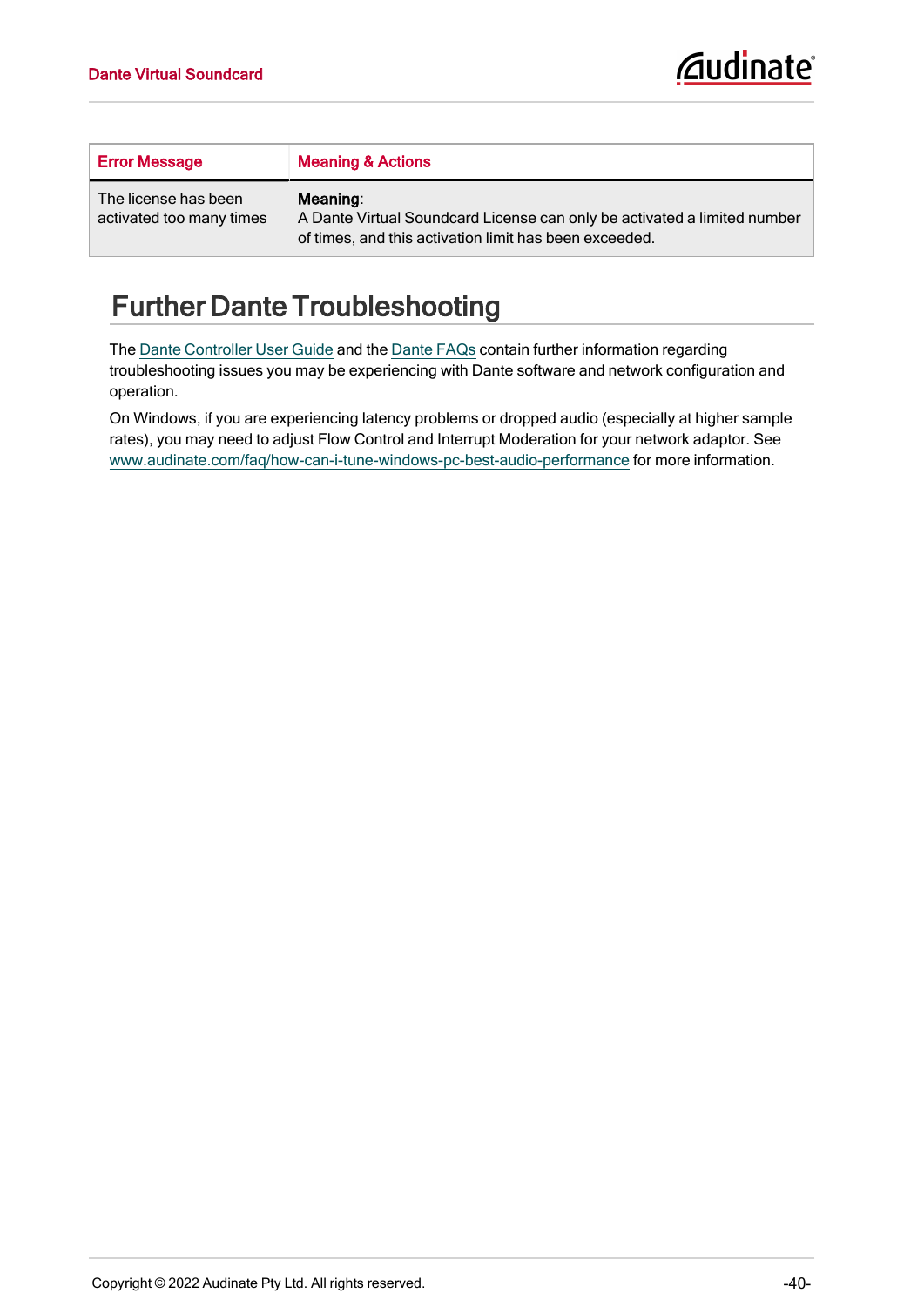# *Gudinate*

# <span id="page-41-0"></span>Index

#### A

About Tab [32](#page-32-0) ASIO [33](#page-33-3) ASIO Latency [23](#page-23-2) Audio Channels [23,](#page-23-0) [26](#page-26-0) Audio Formats [19](#page-19-2) Audio Interface [33](#page-33-6)

#### B

Bit depth [20](#page-20-1) Bonjour [10](#page-10-5) Buffer Size [22](#page-22-2)

#### C

Changing Settings in macOS [24](#page-24-2) Changing Settings in Windows [20](#page-20-0) Choosing an Audio Application [33](#page-33-2) Clear Domain Credentials [31](#page-31-0) Configuring Dante Virtual Soundcard [18](#page-18-0) ConMon [10](#page-10-6) Connecting to the DVS Manager [39](#page-39-1) Control and monitoring [10](#page-10-6) Core Audio [33](#page-33-5)

#### D

Dante audio channels [23,](#page-23-3) [26](#page-26-2) Dante Controller [9](#page-9-1) Dante Discovery [10](#page-10-7) Dante Via [38](#page-38-3) Dante Virtual Soundcard as your Audio Interface [33](#page-33-6) Dante Virtual Soundcard License [15](#page-15-0) Device Lock [29](#page-29-0) Device Lock Tab [28](#page-28-1) Device Name [18](#page-18-2) Domains Tab [30](#page-30-1) Downloading Dante Virtual Soundcard [12](#page-12-1) Dropped audio [40](#page-40-1)

#### E

Encoding [19](#page-19-1), [22](#page-22-3)

#### F

Firewall Configuration [10](#page-10-4) Flow Control [40](#page-40-1)

#### I

Installing Dante Virtual Soundcard on macOS [12](#page-12-3) Installing Dante Virtual Soundcard on Windows [12](#page-12-2) Installing the Dante Virtual Soundcard [12](#page-12-0) Interrupt Moderation [40](#page-40-1)

#### L

Latency [23,](#page-23-1) [26](#page-26-1) Latency problems [40](#page-40-1) License ID [15](#page-15-1) Licensing Tab [28](#page-28-0) Locking [29](#page-29-1) Locking Dante Virtual Soundcard [18](#page-18-3)

#### M

Maximum Channels [23,](#page-23-4) [26](#page-26-3) Memory [9](#page-9-4)

#### N

Network Interface [24,](#page-24-0) [27](#page-27-0) Network Status [24,](#page-24-1) [27](#page-27-1)

#### O

Operating System [10](#page-10-8) Options [22](#page-22-1)

#### P

PIN [29](#page-29-2) Possible Messages During Licensing [39](#page-39-0) Possible Messages During Operation [38](#page-38-2) Possible Messages on Startup [38](#page-38-1) Processor [9](#page-9-5) Pull-up/down [18](#page-18-5)

#### S

Sample rate [19](#page-19-3)